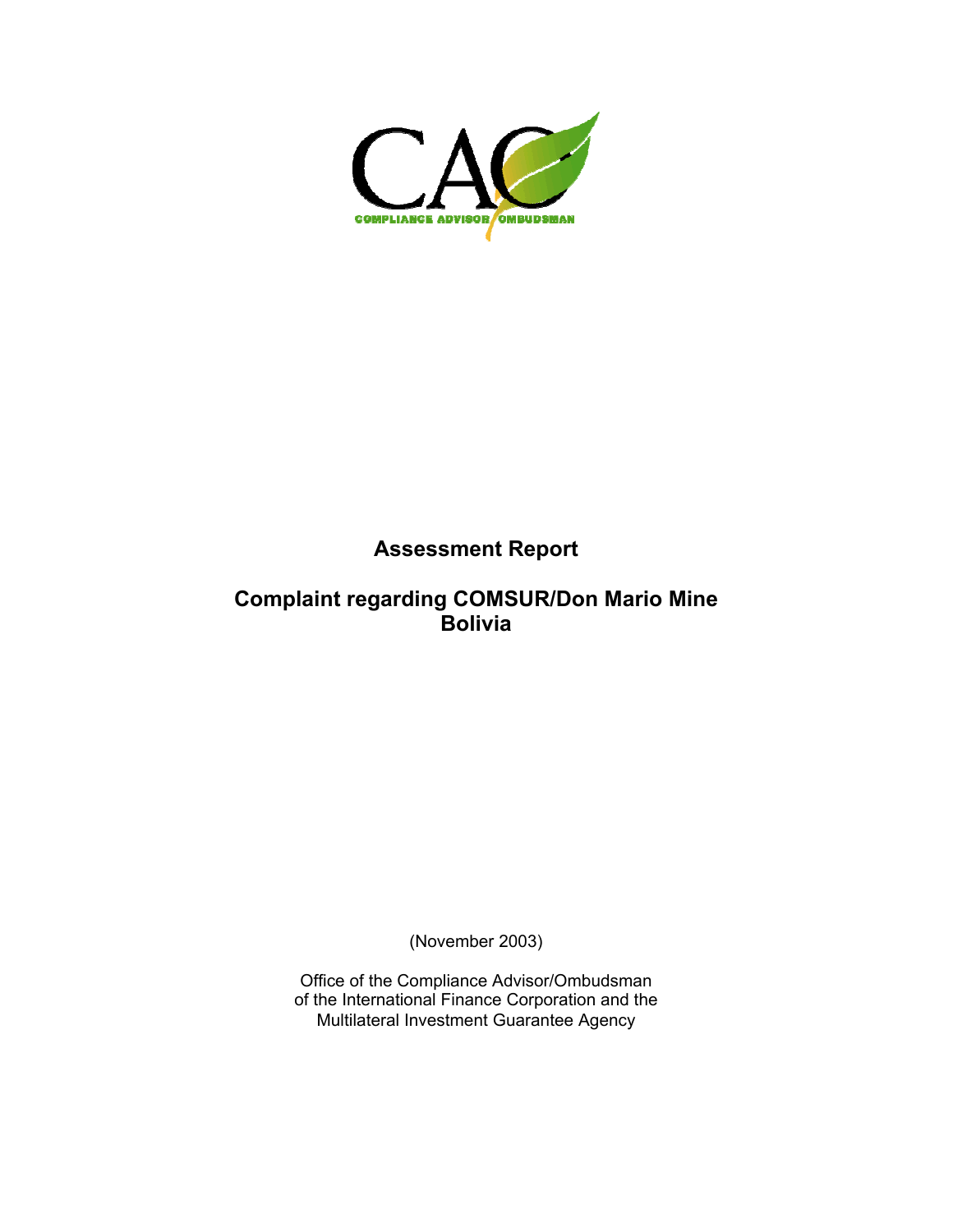# **Table of Contents**

| 3.                             |  |
|--------------------------------|--|
| $4_{-}$                        |  |
|                                |  |
|                                |  |
|                                |  |
| 5.                             |  |
|                                |  |
|                                |  |
|                                |  |
|                                |  |
|                                |  |
| 6.                             |  |
| $7_{\scriptscriptstyle{\sim}}$ |  |
|                                |  |
|                                |  |
|                                |  |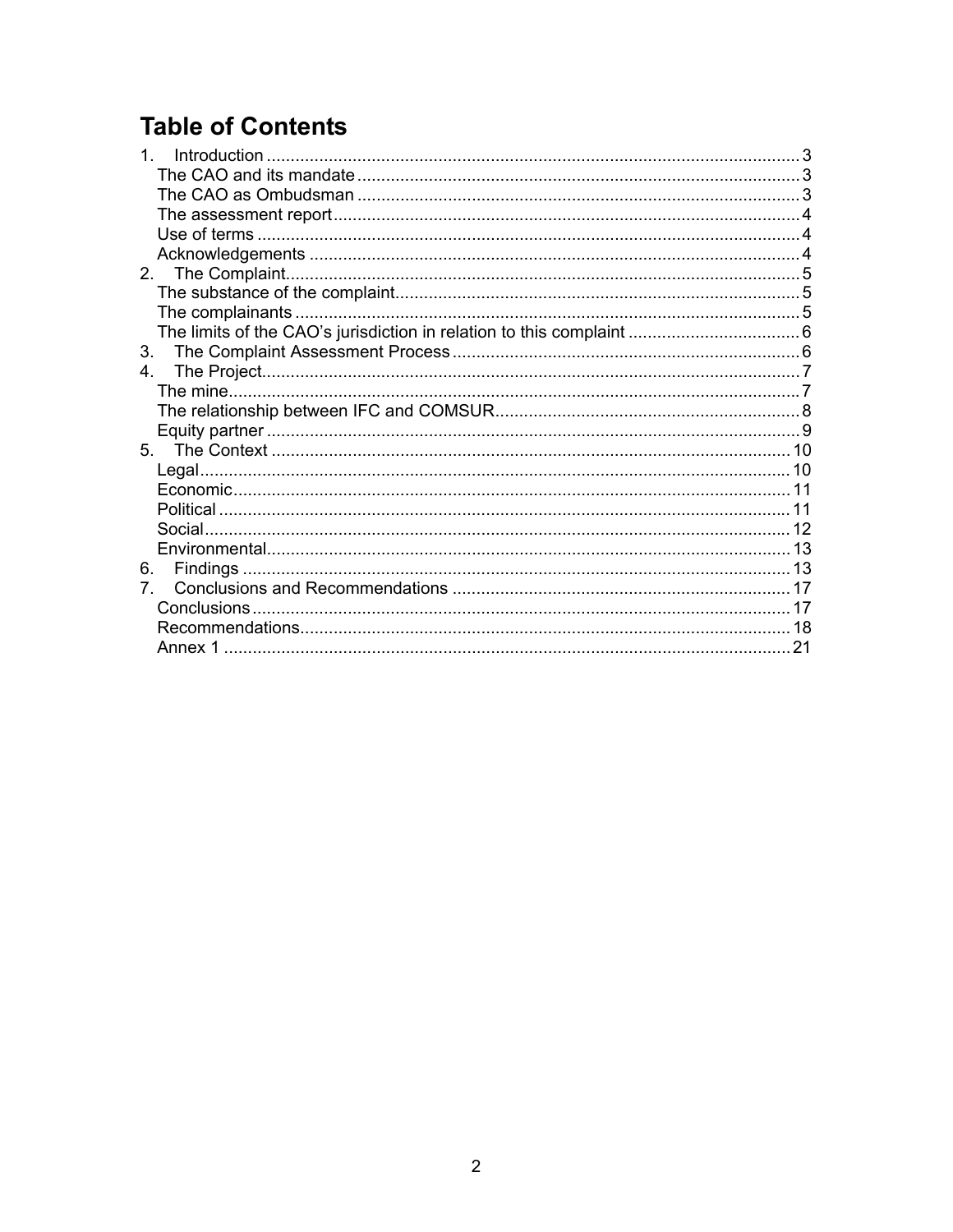# <span id="page-2-0"></span>**1. Introduction**

### *The CAO and its mandate*

The Office of the Compliance Advisor/Ombudsman (CAO) is an independent accountability mechanism for the International Finance Corporation (IFC) and the Multilateral Investment Guarantee Agency (MIGA), established by the World Bank Group in 1999. The office became operational in May 2000.

The CAO's mandate is to assist IFC and MIGA to address complaints of people affected by projects in a manner that is fair, objective and constructive and to enhance the social and environmental outcomes of projects in which these institutions play a role.

The CAO has three roles. As Ombudsman, the CAO responds to complaints by persons who are affected by IFC/MIGA sponsored projects and attempting to resolves the issues raised by using a flexible problem solving approach. As Advisor, the CAO provides a source of independent advice to the President of the World Bank Group and to management of IFC/MIGA. The CAO provides advice in relation to broader environmental and social policies, guidelines, procedures, resources and systems. As Compliance Auditor, the CAO oversees audits of the social and environmental performance of IFC and MIGA, in relation to sensitive projects, to ensure compliance with policies, guidelines, procedures and systems. The Ombudsman role clearly takes precedence when it is invoked.

It is important to note that the mandate of the CAO does not allow it to cancel or stop projects of IFC/MIGA. In the case of a fear of immediate harm the CAO may advise the President of that fear of harm. It would be for the President to instruct IFC to take any action. In the same vein, the CAO may not instruct COMSUR to cease or undertake any action, it is only through IFC that the CAO may hope that its recommendations have an impact. Furthermore, as an accountability mechanism of IFC/MIGA, the CAO may not opine on the quality or intent of national laws or regulations, their enforcement or matters of violation except where that may be implied from a judgment that a project is not in compliance with IFC/MIGA standards.

### *The CAO as Ombudsman*

As Ombudsman the CAO provides an accessible and effective mechanism for handling complaints so as to help resolve issues raised about the environmental and social impacts of IFC or MIGA projects. When a complaint is received, by one or more persons who are directly affected, or believe that they may be directly affected, by an IFC/MIGA project, the complaint is appraised against basic criteria including whether the complaint and the complainant are genuine, whether the project in question is sponsored by IFC/MIGA and whether the complaint is substantive and specific.

The appraisal leads to a decision to accept the complaint for assessment, a more fulsome process of investigation and consideration of the utility of mediation and/or other conflict resolution processes. Assessment includes interviews with all parties (the complainants, the company, the IFC/MIGA, and other stakeholders or interested parties as the case demands, including local and central government authorities, NGOs and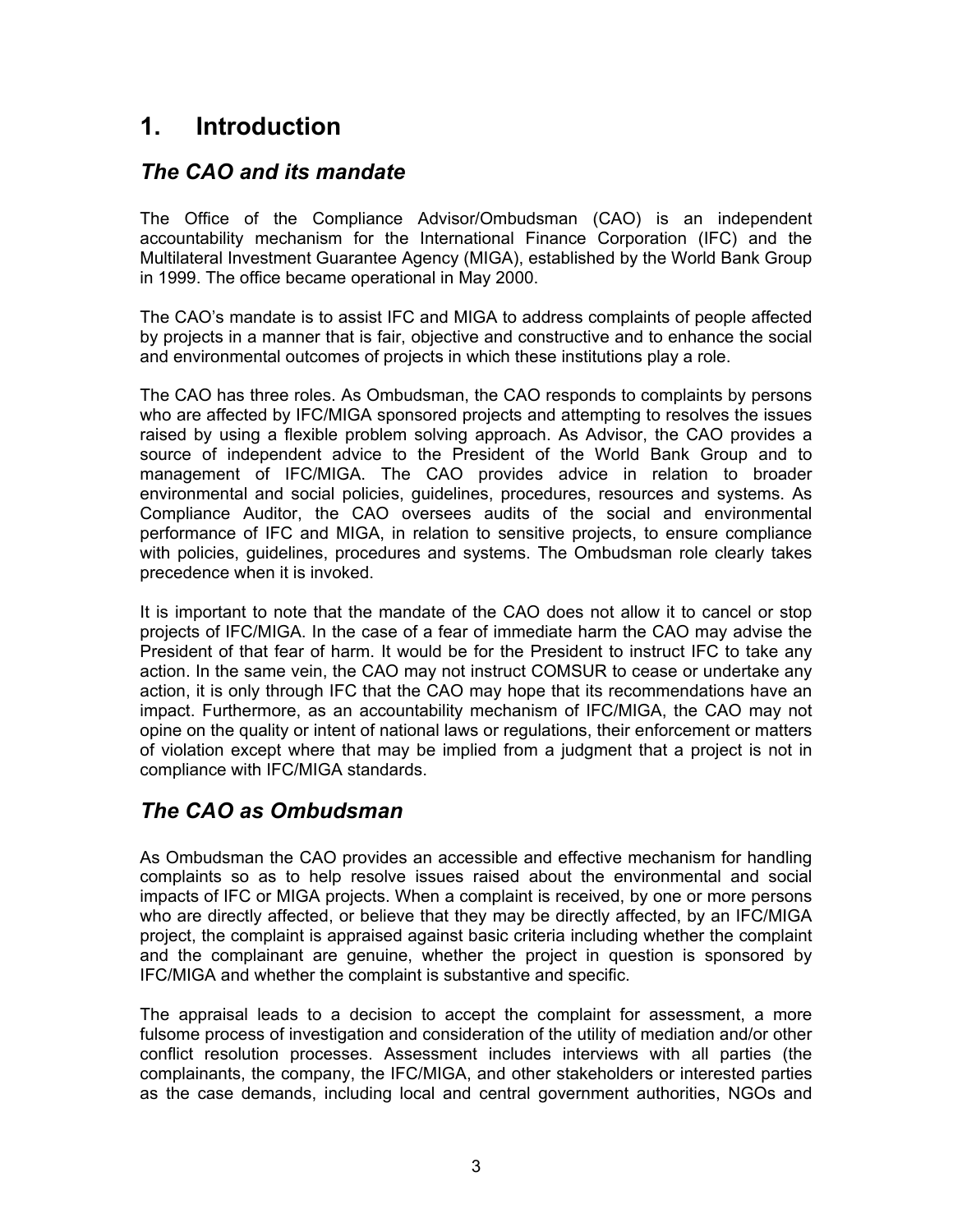<span id="page-3-0"></span>other civil authorities). Interviews are complemented by document review. An assessment site visit is an important part of the assessment process. The assessment period concludes with an assessment report.

#### *The assessment report*

The assessment report is a critical point in the Ombudsman process. The report is intended both to act as a finding of fact by the CAO in relation to the allegations contained in a complaint and the concerns raised by the complainant, and as an assessment of the ripeness of any conflict or tension to resolution or management. The assessment report's primary audience is the complainant, the CAO's client. The assessment report is shared with the parties to the dispute – normally IFC/MIGA, the sponsor(s), and the complainant. The President is also supplied with a copy of the report.

The assessment report is forward focused, containing recommendations on a future path that seeks to assist the complainants to resolve their complaint, but also for IFC to consider its actions and its leverage with its sponsor to take corrective action, where warranted.

As the result of an assessment process an assessment report may also indicate that the CAO should consider taking up issues raised in the complaint or uncovered in the assessment process through its Compliance Audit and Advisor roles. The Ombudsman team responsible for the assessment may recommend to the Compliance Advisor/Ombudsman that she instruct a Compliance Audit to be undertaken. Similarly, if policy issues for IFC/MIGA are raised in the complaint, that cannot be resolved at project level, as Advisor the CAO may take these issues up with IFC/MIGA and the President.

#### *Use of terms*

The World Bank Group has a policy on Indigenous Peoples. This policy addresses the specific characteristics, vulnerability, culture, tradition, resource dependency, respect and needs of indigenous peoples. In Bolivia the more common terminology for people whom the Bank Group may be asked to consider or may consider indigenous, is *pueblos originales*, or original or native peoples. This report refers to these communities in this way, though the report uses the term Indigenous Peoples in reference to the policy of the World Bank Group as implemented by IFC.

#### *Acknowledgements*

The CAO would like to thank Adolfo Serrano, the leaders of the communities in Taperas, Ipias, Ramada, Entre Rios, Buenavista and San Juan for their help and for their hospitality; the community of San Jose, the members of CPESC, OICH, CEADES, Jorge Cortez in particular our many and extremely helpful traveling companions, the staff and management of COMSUR, the mayor of San Jose, Wilma Pena, the staff of the Defensoria del Pueblo, Carmen Beatriz Ruiz, Arturo D. Villanueva and Nancy Sonia Soto Rios, and in the Directorate General of Environment in the Ministry of Sustainable Development, Maria Cristina Avellano.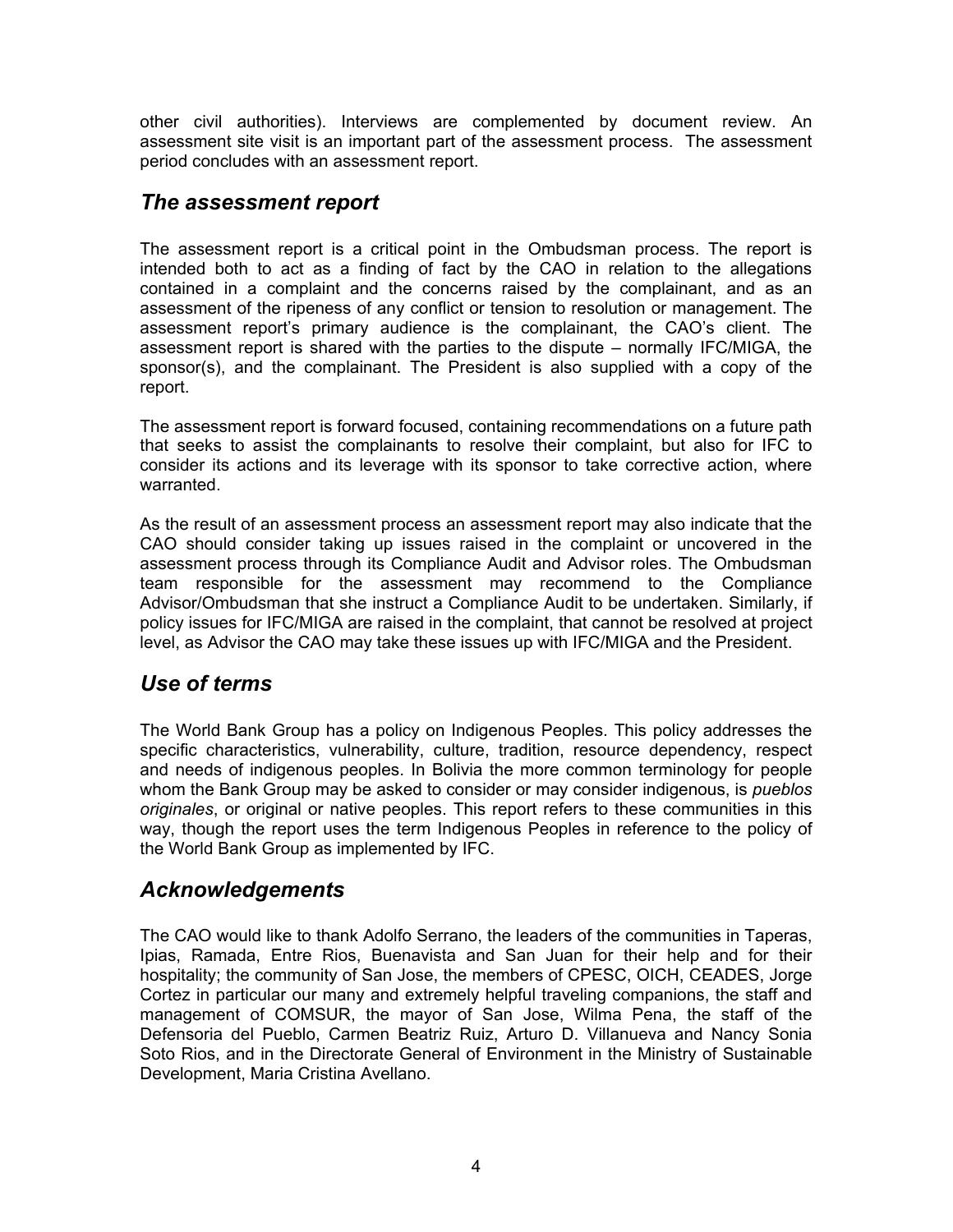<span id="page-4-0"></span>The CAO is also grateful to the IFC and World Bank representatives in La Paz for their support and to the IFC staff in La Paz for their cooperation and helpfulness. The project team and IFC management cooperated fully in the assessment.

# **2. The Complaint**

#### *The substance of the complaint*

The full text of the complaint is attached in Annex 1.

The complaint is concerned with a number of issues. Principally:

- That during the implementation and development phases of the Don Mario mining project, consideration was not given to the great ecological value and the sensitive nature of the ecosystems described above. For this reason, the Environmental Impact Study of the project is flawed.
- That indigenous organizations and populations living in the area affected by the project were not consulted and provided with information in a timely and adequate manner, there were no Indigenous People's Development Plans (IPDPs), and there were no compensation measures for the profound social and environmental impact of the project, despite the objections in the social and environmental spheres that have been raised thus far by the government authorities and indigenous communities and organizations.
- That these very serious irregularities violate not only the rights of indigenous peoples, as established in ILO Convention No. 169 and the Environmental Law of Bolivia, but also the operational guidelines of the World Bank itself, as outlined in OD 4.20 (Indigenous Peoples), OD 4.00 (Environmental Policy for Dam and Reservoir Projects), and OD 13.05 (Project Supervision).

The written complaint does not mention the complainant's concerns around the legality and impacts of a valve on the Cuiaba gas pipeline that provided a connection to the pipeline for Don Mario allowing Don Mario, a relatively cheap and clean source of energy for the mine's operations. However, the induced development that the valve and a 5 km pipeline to the mine represents and issues around equitable access to Bolivia's gas resources, were in the forefront of many people's minds in the area and the assessment did look at the actions of Don Mario in connecting to and constructing a pipeline.

### *The complainants*

The complaint was filed by CPESC (Coordinating Entity for the Ethnic Peoples of Santa Cruz) an NGO formed by some representatives of the communities in the Bosque Chiquitano and which forms a platform for interacting with industrial and government interests in the area over the rights of local people and the sustainable development of the region and its resources.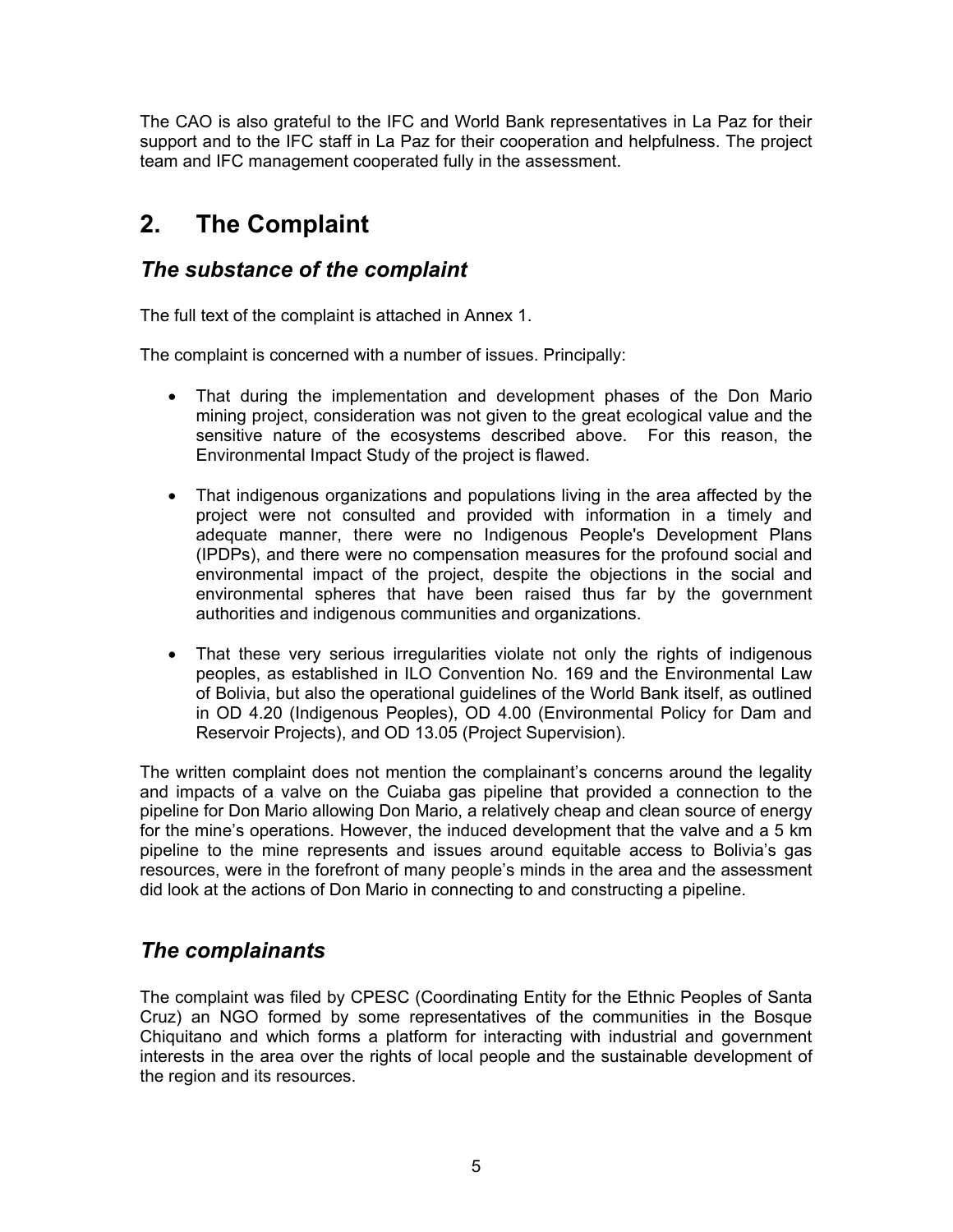<span id="page-5-0"></span>The complainants work closely with other associations in the area and we met many other NGO and community groups who shared some, if not all, of the concerns as expressed by CPESC.

The communities of the area, all of whom consider themselves affected, though some more than others, had relationships with CPESC, and again concurred with some if not all of the emphasis in the complaint. However, as can be expected, in each community, practical concerns were raised and women in particular, when they were able to participate and felt comfortable to do so were able to express in very clear terms the challenges each community faced.

### *The limits of the CAO's jurisdiction in relation to this complaint*

As noted in the introduction to this assessment report, the mandate of the CAO does not allow it to cancel or stop projects of IFC/MIGA. In the case of a fear of immediate harm the CAO may advise the President of that fear of harm. It would be for the President to instruct IFC to take any action. In the same vein, the CAO may not instruct COMSUR to cease or undertake any action, it is only through IFC that the CAO may hope that its recommendations have an impact. Furthermore, as an accountability mechanism of IFC/MIGA, the CAO may not opine on the quality or intent of national laws or regulations, their enforcement or matters of violation except where that may be implied from a judgment that a project is not in compliance with IFC/MIGA standards.

# **3. The Complaint Assessment Process**

The assessment mission took place from August 24 – September 3.

The assessment mission began in Santa Cruz de la Sierra with meetings with the complainants, CPESC, then moving by car to San Jose. The mission met with the Chiquitano Indigenous Organization (OICH) and other community leaders in San Jose and the traveled via Taperas for meetings in Ipias, Ramada, Entre Rios, Buena Vista and San Juan. The mission met with the staff and management of the mine. The mission generated a joint visit by community leaders and the complainants with mine management to the connecting valve between the gas pipeline and the mine and to the tailings dam for the mine.

The mission also conducted meetings in Santa Cruz and La Paz with CEADES, the Defensoria del Pueblo, the ministry of sustainable development, directorate general for the environment and with the IFC representative in Bolivia.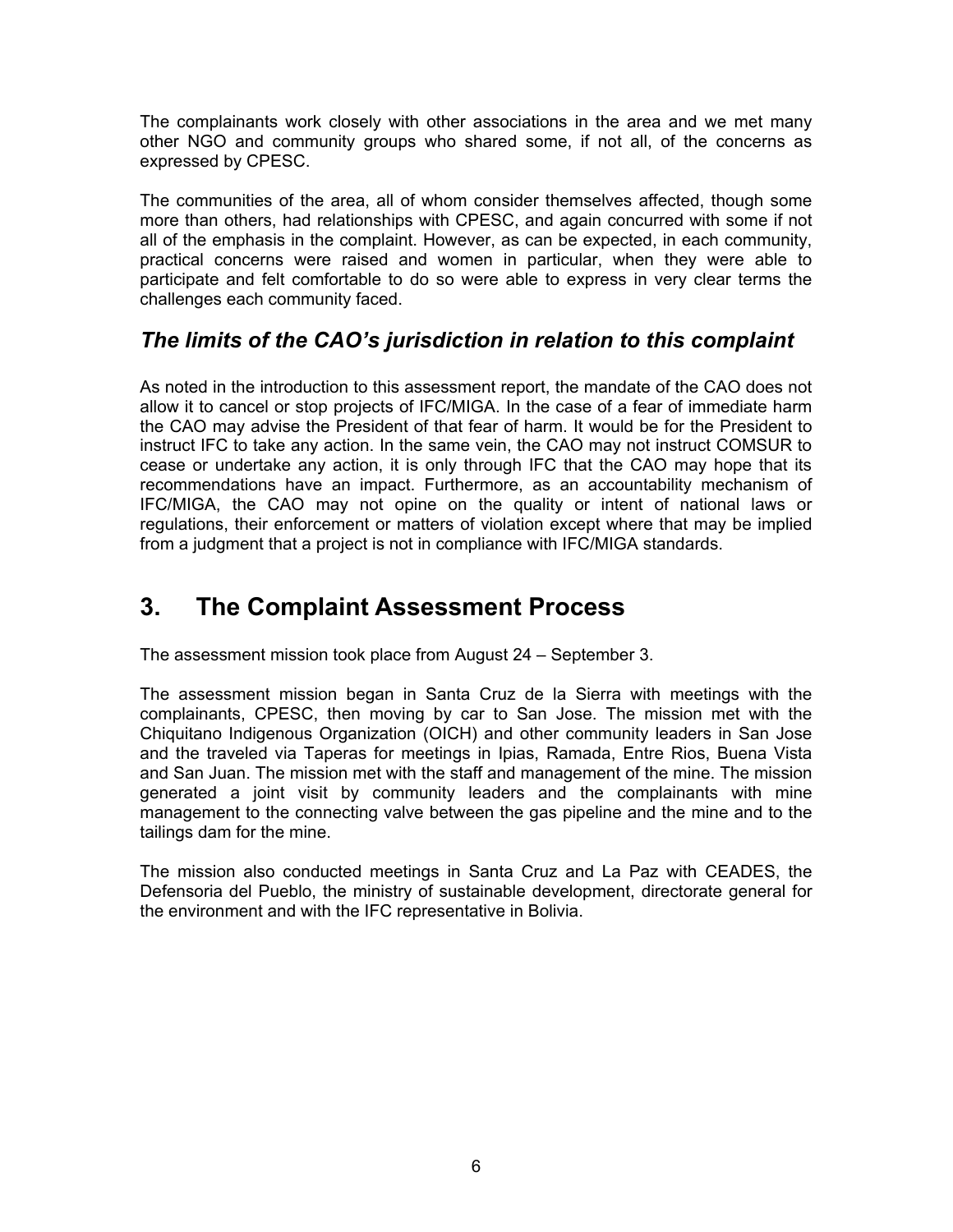<span id="page-6-0"></span>

| August 25, 2003   | Santa Cruz. Meetings with CPESC          |
|-------------------|------------------------------------------|
|                   | <b>Travel to San Jose</b>                |
| August 26, 2003   | with<br>Meetings with OICH. Meetings     |
|                   | communities of Ipias, Ramada             |
| August 27, 2003   | Meetings with communities of Entre Rios, |
|                   | Buenavista and San Juan                  |
| August 28, 2003   | Meetings with COMSUR/Dona Mario and      |
|                   | community leaders at mine site           |
| August 29, 2003   | Sur<br>Exit meeting with Minera del      |
|                   | (COMSUR). Meetings with NGOs             |
| August 30, 2003   | Exit meeting with CPESC                  |
|                   | Travel to La Paz                         |
| September 1, 2003 | Meeting with Defensoria del Pueblo       |
|                   | Conference call with Mayor of San Jose   |
|                   | Meeting with IFC office - La Paz         |
| September 2, 2003 | Meeting with Ministry of Sustainable     |
|                   | Development                              |

In addition to the assessment mission, in Washington, DC, the CAO interviewed members of the project team, reviewed project documents, and spoke with other NGOs, companies and others with an interest in and knowledge of the project and the region.

The production of the final written report was planned for early October. Its finalization was delayed due to difficulty in verifying aspects of the findings in Bolivia and to logistical problems. The CAO was at no time influenced by any authority to delay the report.

# **4. The Project**

#### *The mine*

Don Mario is an operation of Empresa Minera Paititi, S.A. a subsidiary of Orvana Minerals Corporation, in which COMSUR holds shares and has invested.

Don Mario is located in the Canton of San Juan, in the municipality of San Jose de Chiquitos and the Province Chiquitos of Santa Cruz. It is 333 km north east of Santa Cruz, though by road the journey is 460 km. The closest community, San Juan, is some 76 km from the mine on the only road access. San Jose, the municipal seat is some 180 km away. Other communities mentioned in this report and whose representatives were involved in the complaint are respectively, Taperas, Ipias, Ramada, Entre Rios and Buena Vista. Taperas and San Juan are located on the road leading to the mine. The closest of these communities to the mine, San Juan, is 76km away.

The mine is a small mine (600 tons/day) combining an underground and open air pit. The projected mine life is between 6 and 10 years.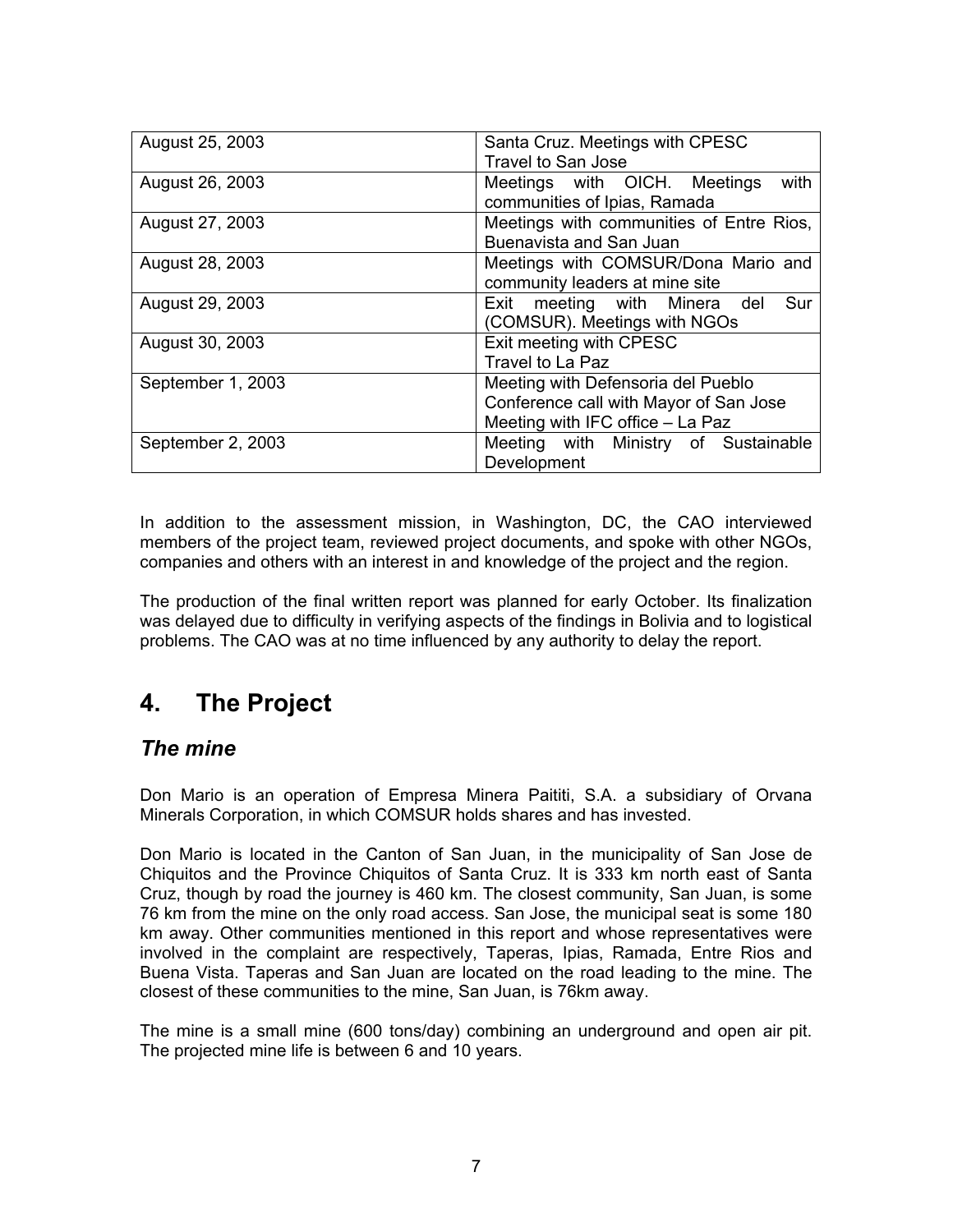<span id="page-7-0"></span>The mine brings all its supplies in by truck along the one access road, which existed before the mine was developed, having been first constructed by logging interests. The mine traffic totals 30 trucks a month, or an average of one a day.

The mine is located in the Bosque Chiquitano a tropical dry forest. It is some 12 km west of the San Matias Management Area and 7km west of the management area's 5km buffer zone. Beyond the Management Area, the Pantanal was recognized and listed by the Ramsar Convention on Wetlands in 2001.

#### *The relationship between IFC and COMSUR*

IFC has made a succession of loans and took an equity interest in COMSUR resulting in a relationship that dates back more than 17 years. IFC regards its investment in COMSUR as a critical one in the development of a Bolivian private sector and in the development of capacity for environmental and social management within the Bolivian minerals sector, important for Bolivia's economic growth. IFC holds 11% equity in COMSUR, a partner and investor in a subsidiary of Orvana Minerals Corporation, Empresa Minera Paititi S.A., the operator of the Don Mario mine.

COMSUR was founded un 1962 by Gonzalo Sanchez de Lozada, former two time President of Bolivia (and President at the time of the assessment mission). Sanchez de Lozada no longer maintained an interest in the mine following his accession to the Presidency in August 2002.

In 2001, IFC was approached by COMSUR to invest in its plans to develop the Don Mario mine. The environment and social department appraised the project and concluded that there were no reasons why the investment could not go ahead, but acknowledged that there were a number of sensitive issues surrounding the mine's development, including natural habitats and indigenous peoples. Eventually, the mining department, fearing that IFC would become embroiled in controversy for the investment, declined to invest. The 11% equity interest in COMSUR remains.

In correspondence between the environment and social department (CES) and the mining department, CES noted that if IFC made an investment then IFC would have more significant opportunity for leverage over the mine in this case and would be able to be more engaged in ensuring compliance and best practice at the mine. IFC's equity in COMSUR did not necessarily contain any covenanted agreements on environment and social standards and policies that should be met and followed as was practice at the time $^1$  $^1$ .

At the same time, when the decision not to invest was made by the mining department, the CES team decided to treat the project as any other project of COMSUR and to expect its compliance with the policies and procedures of IFC. However, limited supervision and specific explanation of what compliance or good practice would be in the case of Don Mario was provided to COMSUR's management. There was little direct engagement with the Don Mario management.

<span id="page-7-1"></span><sup>&</sup>lt;u>nessen measure measure</u><br><sup>1</sup> Traditionally, environment and social conditions of IFC's investments are contained in covenants to investment agreements. As IFC has increasingly used equity as an investment vehicle, IFC's exposure on its equity portfolio, leaving it with little leverage, has been remarked upon by the Operational Evaluation Group (OEG) and the CAO.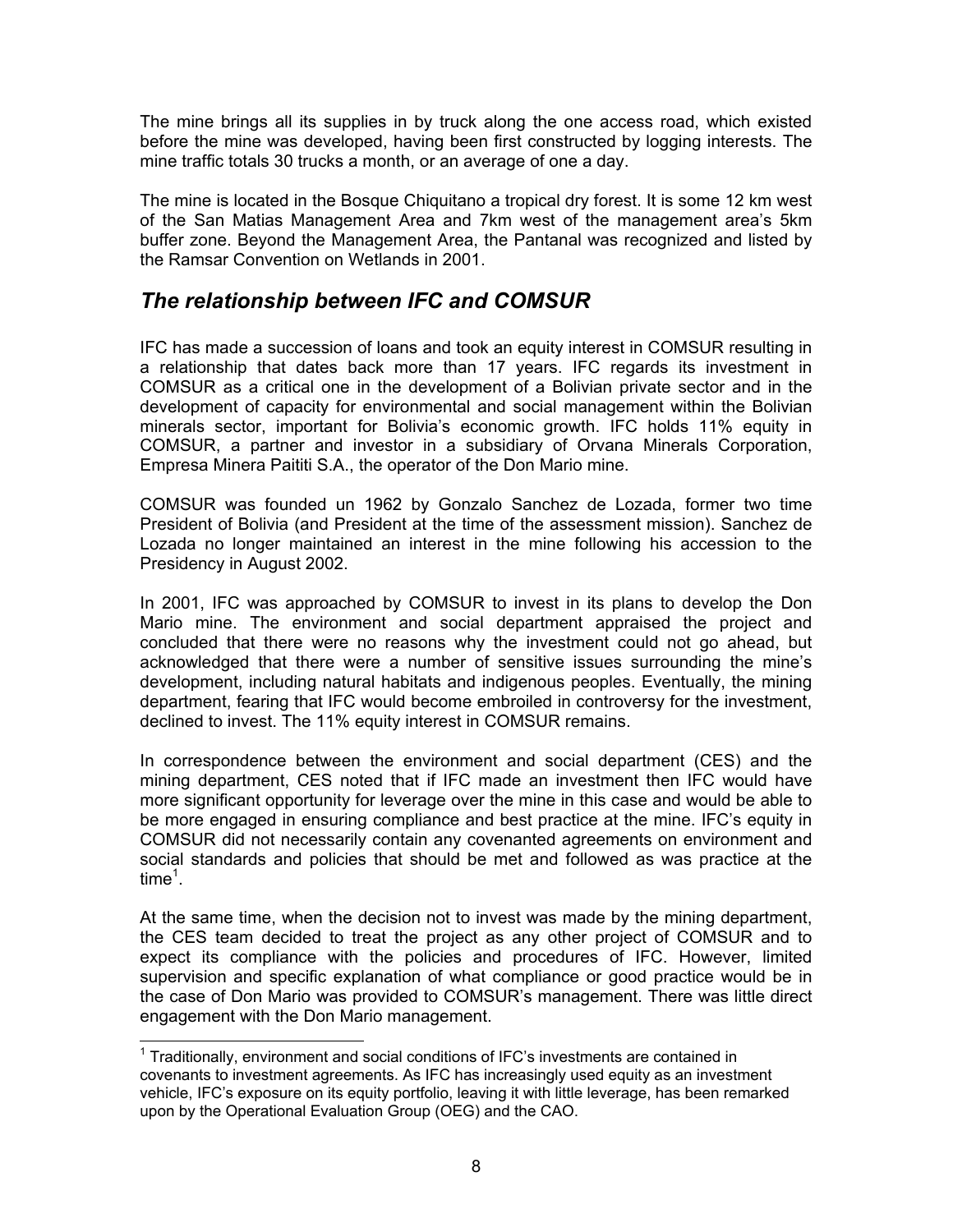<span id="page-8-0"></span>Prior to and during the development of COMSUR within IFC and within COMSUR it was widely acknowledged that COMSUR, despite significant strengthening in the recent past, still lacked sufficient social development capacity.

### *Equity partner*

It would appear that there is a difference in approach and understanding between the mining and CES departments over what equity relationships demand of IFC in terms of compliance supervision, capacity building, reputational and business risk.

The CAO has found no other reason in review of the files and correspondence, nor in discussions with key staff, for the decision not to invest, except for fear that IFC would attract negative publicity to the project. However, this judgment call would seem to belie IFC's pre-existing and continuing relationship as a partner in COMSUR and therefore its implication and engagement in Don Mario, no matter that there was no new injection of funds.

CES has pointed out, with some justification, that the size and nature of the challenges facing COMSUR in Don Mario are lesser than those at other mine sites in COMSUR's mine portfolio. This may be the case and it is clear that IFC has had a strong positive impact on COMSUR's practices over recent years and at other mine sites as well as in building its corporate capacity on environmental and social management.

However, no one in IFC claims, nor do the files support an interpretation of IFC's actions as a deliberate decision to concentrate all its efforts on other mines, nor to waive compliance at Don Mario. It would therefore appear, that in this case, where IFC maintained an equity position no specific attention was paid to ensuring that the company was in compliance with the policies of IFC, nor was there any interchange with the company on what policies it would need to comply with.

While the mining department may have hoped that this would keep IFC out of the spotlight it betrayed the commitment that comes with IFC partnership.

The question of implementation and supervision of Safeguard Policies where IFC maintains only an equity position has been raised by the CAO in the Safeguard Policy Review, in briefings to Senior Management of IFC in two previous cases before the Ombudsman. The issue has also been raised systematically by the Operations Evaluation Group of the World Bank Group for the past 5 years.

"T*he (Safeguard Policy) review found that IFC does need to signal clearly to stakeholders what they can expect by its taking an equity position if IFC is not willing or able to use that position to promote more environmental and social outcomes."*

The application of the Safeguard Policies in ambiguous national legal contexts is always challenging. While on technical questions the application of the Policies insists that the higher standard be met, whether in national law or in the guidelines used by IFC, in matters of identity (who may be considered indigenous), title, definitions of "impacted" related to title to and use of resources the situation becomes less clear.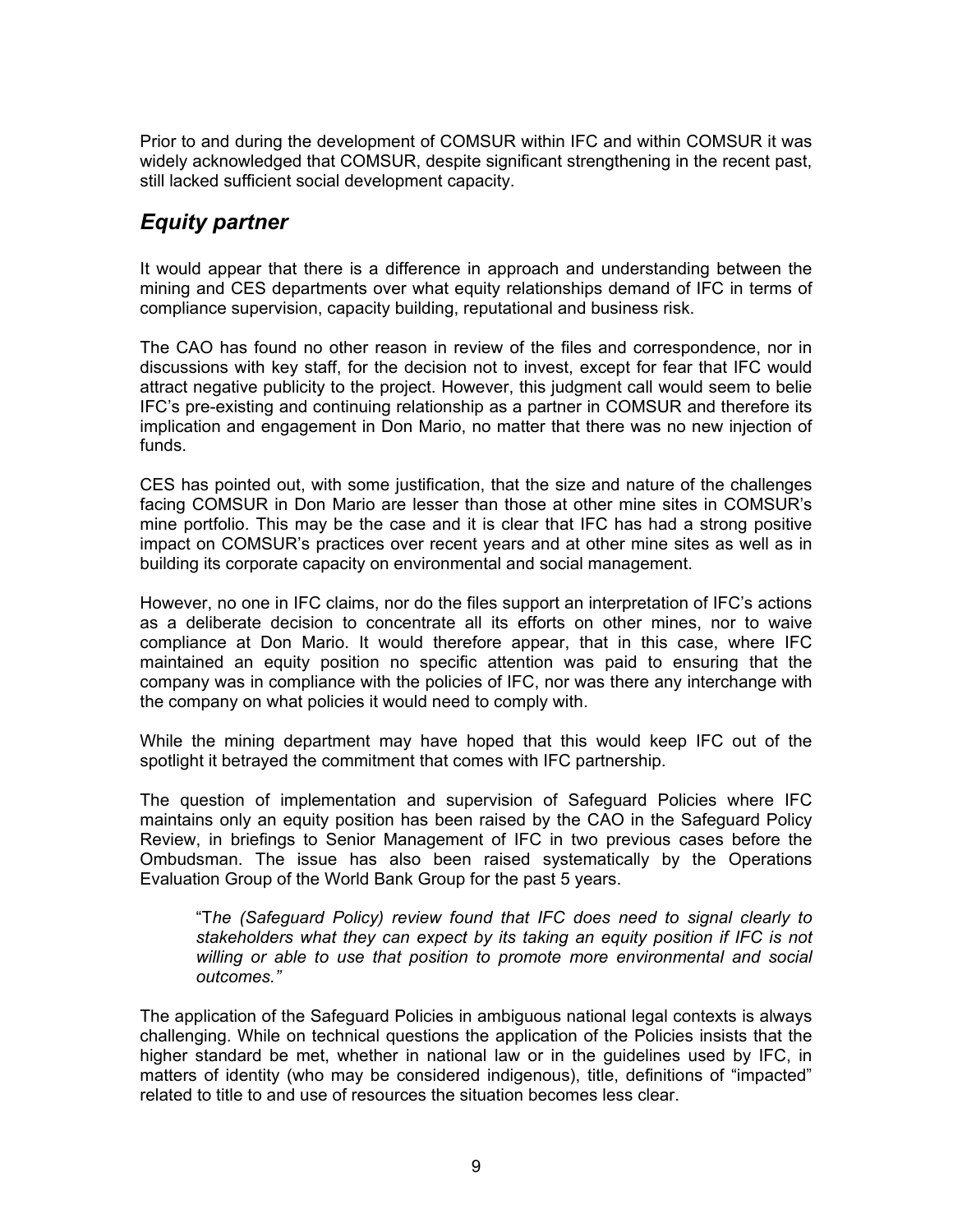<span id="page-9-0"></span>In this case the lack of due diligence by IFC meant that the confusions that would automatically arise around the interpretation of conflicting laws in the Bolivian constitution, environmental law, indigenous peoples law and the mining code, were not interpreted nor incorporated into the development of social development plans, community development or consultation plans. It remains unclear to the CAO why, given the longevity of the corporate relationship, why IFC seemed not to have greater understanding of this jeopardy facing any private sector investor in Bolivia, nor why IFC did not use World Bank resources on such questions.

# **5. The Context**

The following chapter attempts to place the development of the Don Mario mine, the concerns of the communities and the complainants, and the activities of COMSUR, one of the most significant Bolivian owned private enterprises in their legal, economic, social, political and environmental context. This context is important for understanding the disputes that have arisen and for determining what actions could be taken and by whom to reach long lasting and sustainable solutions to any disputes.

### *Legal*

The development of the Don Mario mine, its concession, the company's right to exploit resources, the process of land title for pueblos originales, involve a reading of the Bolivian constitution, its indigenous law that is based on ILO Convention 169, the environment law and the mining code. These laws are ambiguous and contradictory.

Disputes of indigenous peoples claims to land can only be resolved through a national process. This will require political will to complete a process that has been underway for many years. The potential for conflict and contradiction between interpretation of ILO 169, the environment law and the mining code, in terms of rights to free and informed consent and consultation and participation in decision making, will need to be addressed by the relevant Bolivian authorities.

These issues have been raised not only in this complaint, but in the context of the Extractive Industries Review, an independent process examining the role of the World Bank Group in Extractive Industries. Although at the time of writing the final report is not completed, the process has consistently raised questions around the potential role of the Bank in helping bring clarity to the legal conditions necessary for sustainable exploitation of mineral resources while protecting the rights, in particular of indigenous peoples.

Having rights enshrined in statutes or legislation is a first and important step. Of equal importance is the need to have laws enforced so that rights may be realized. The role of the Bank Group in building capacity for clarity and consistency is an important precondition for the success of any investments in projects.

IFC investments must conform to national law and to the policies and procedures of IFC. In this case, the interpretation of the indigenous peoples policy (OD4.20) was such that the policy was not invoked. It was not invoked as IFC would not be making a specific investment in the mine. In addition in the pre-appraisal by IFC, which was subsequently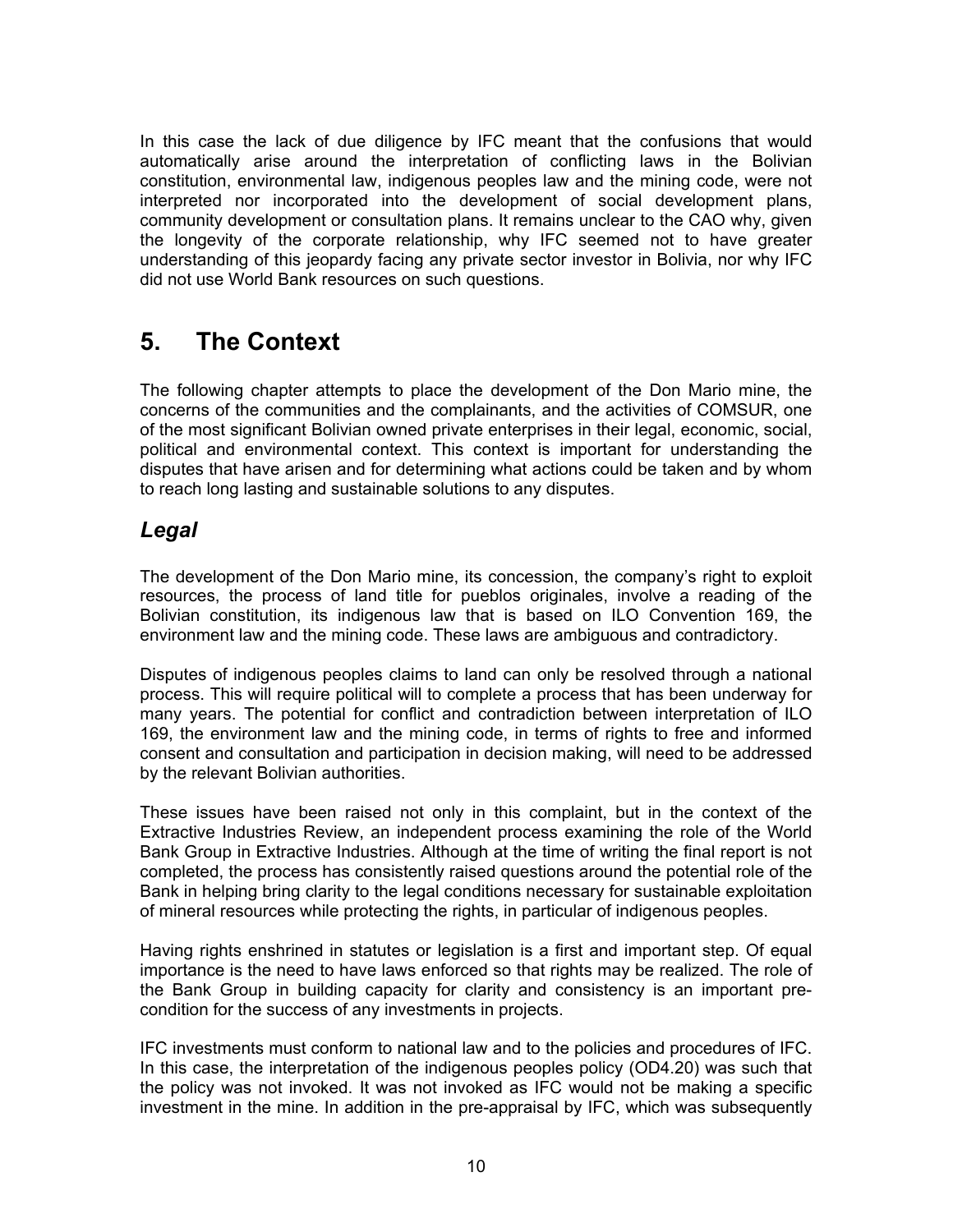<span id="page-10-0"></span>not used following the decision not to invest, noted that the policy would not apply as there were no people, indigenous or otherwise, close to the mine and likely to be impacted by the mine. The indirect impacts along the road access to the mine were not considered sufficient enough to invoke the policy. There is no evidence that IFC considered or knew about land title issues for the indigenous communities in the Bosque Chiquitano for the land close to the mine which they consider makes them impacted. Issues of indigenous rights, recognition, title and free, prior and informed consent have become central in the political events of recent months in Bolivia.

#### *Economic*

The story of gas in Bolivia is one of historical and present day tensions around its exploitation and who benefits from it. The Bosque Chiquitano has been crossed by gas pipelines for export in the last decade and while some ancillary social benefits have been derived from the pipelines, such as water towers in communities close by, local people do not have access to affordable gas. The resentment that this provokes is deep seated and is the origin of much of the political unrest in Bolivia today as Bolivians consider developing other gas fields in the south of the country.

Don Mario is considered by many of the complainants as an induced development of the private sector constructed gas pipeline built to Cuiaba. Access to gas through a connection to the pipeline has meant that the mine can develop with a clean source of energy. This is an obvious inequity when local villages have neither the means, nor they believe, the right, to be connected.

In and of itself the impact of the mine may be managed, but the stresses and strains on local populations and the environment, will develop as the result of the cumulative impacts of the mine, the pipeline and the forest products industries developing in the area. The lack of a more comprehensive planning process, with the goal of sustainable development at its core, poses real dangers for the future of the forest while the economic and employment needs of the local communities, the region and the country are met.

#### *Political*

At the time the complaint was filed, the relationship between COMSUR and the President, Gonzalo Sanchez de Lozado, was mentioned by many members of the community and NGOs, alleging that the privileged position of the company and its ties to government had allowed it to either avoid statutory procedures, such as environmental permits, or had meant that the pipeline route had been altered to favor the future development of the Don Mario mine.

The President maintained no direct interest in COMSUR upon assuming the Presidency. The CAO had no mandate to investigate the activities of the pipeline's operators. From examination of the environment permits, the environment assessment and the timeline of Don Mario's development, it would appear that Don Mario complied with the regulations and with IFC's requirements. The decision to use gas rather than transporting fuel by tanker was notified to the appropriate authorities. It is for the authorities to ensure that the pipeline operators complied with regulations. The CAO did not consider this.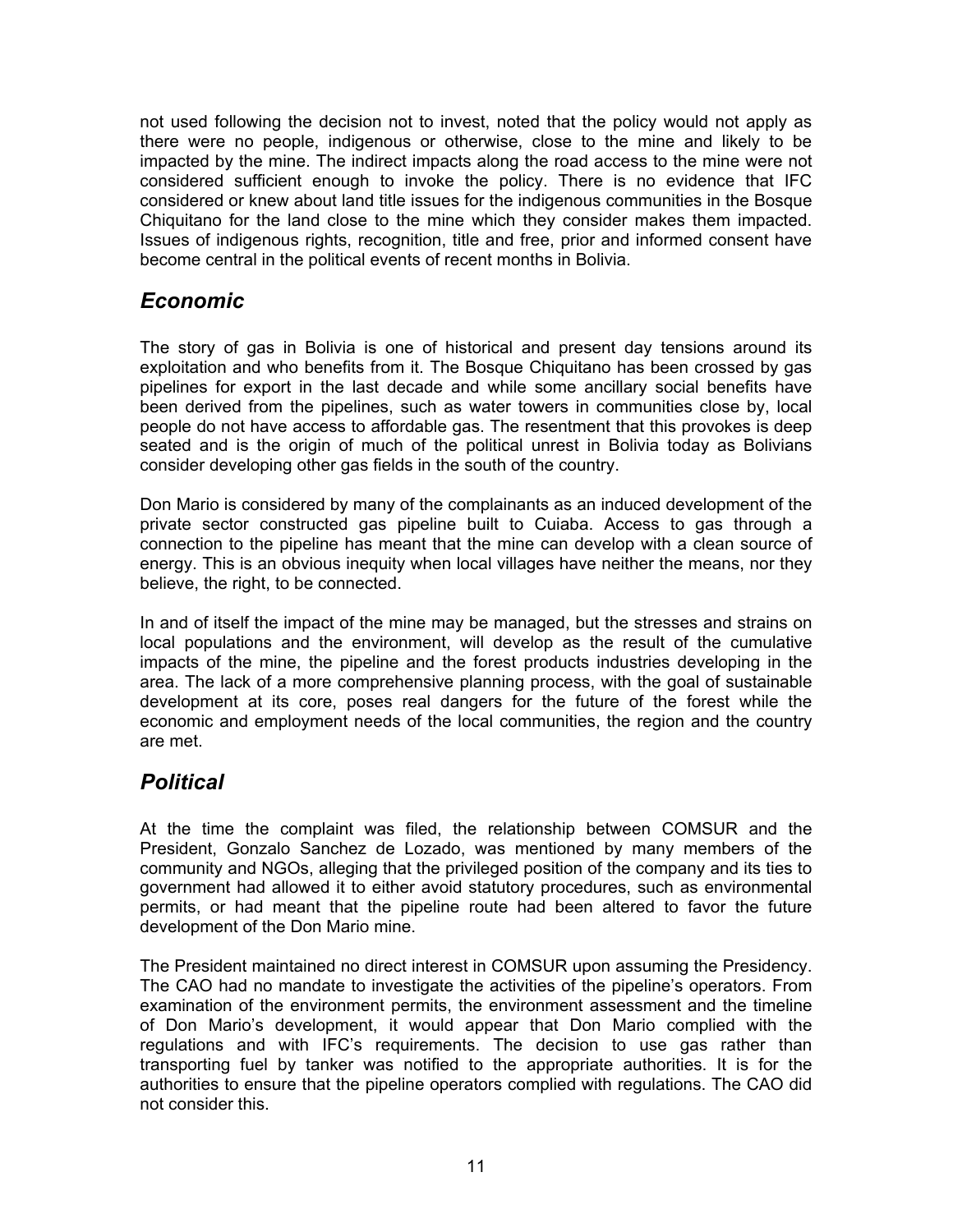<span id="page-11-0"></span>The demands on the private sector in the absence of strong enforcement by the state of environmental regulations or where the state's role in development planning is weak through lack of resources becomes greater. Managing expectations, delivering on the clear responsibilities of a company and then assuming a leadership role in partnership with communities on local development are challenges for many companies. Communities desire for partnership is also tempered by the different accountabilities that exist for a company than for an elected authority. The engagement is different and demands and expectations different too.

In this case COMSUR has become the lightning rod for development angst in the area, the target of both legitimate concerns around Don Mario's operations and their potential impact on the environment and the social development of the area, and general concerns for the development future, beyond the direct responsibility of the government. Don Mario is therefore building community relations in a fragile and at times explosive dynamic or resentment towards central government for its perceived failure to deliver more sustainable livelihoods and economic development, and for its success in being able to exploit resources, that communities have not been able to and on land that communities consider that have a claim on.

#### *Social*

The communities of the Bosque Chiquitano have had experience with large scale extractives development and have participated to different degrees in consultations around the Cuiaba gas pipeline and the development of a social fund. Delays and uncertainties in the operation of that social fund have sown seeds of mistrust and skepticism within the communities concerning promises made by government or large industrial concerns. This impacts the climate within which Don Mario operates. Some people have called for a similar type of social fund from the mine. The specific capital and revenue structures of a gas pipeline as opposed to a gold mine, may mean that Don Mario might want to choose a different mechanism for social investment, but the concept could be considered by COMSUR company wide.

Beyond the specific social context of the gas pipeline in the area, the mining industry plays an important and controversial, role in Bolivian history and current developments. Mining has been an important economic activity in the Bolivian economy for many, many years, but at terrible social and cultural costs, in times where human health and safety, the dignity and respect of indigenous peoples and new constitutional arrangements for recognition and sharing of benefits were not in place. The in auspicious social history of the mining industry means that many find it easy to doubt the changes that the mining industry has undergone globally and the new best practice approaches of mining companies. COMSUR as a domestic mining company may not always have easy access to international best practice, but it is proud that it reinvests and retains its earnings in Bolivia and is committed to future investment in the country.

One of the greatest social scourges that has marked the mining industry, but which is even more widespread, is that of racism and the xenophobia displayed against indigenous peoples. This fault line in Bolivia must be a faced by the private sector and must influence social development and community relations efforts as well as broader issues of company principles and business ethics.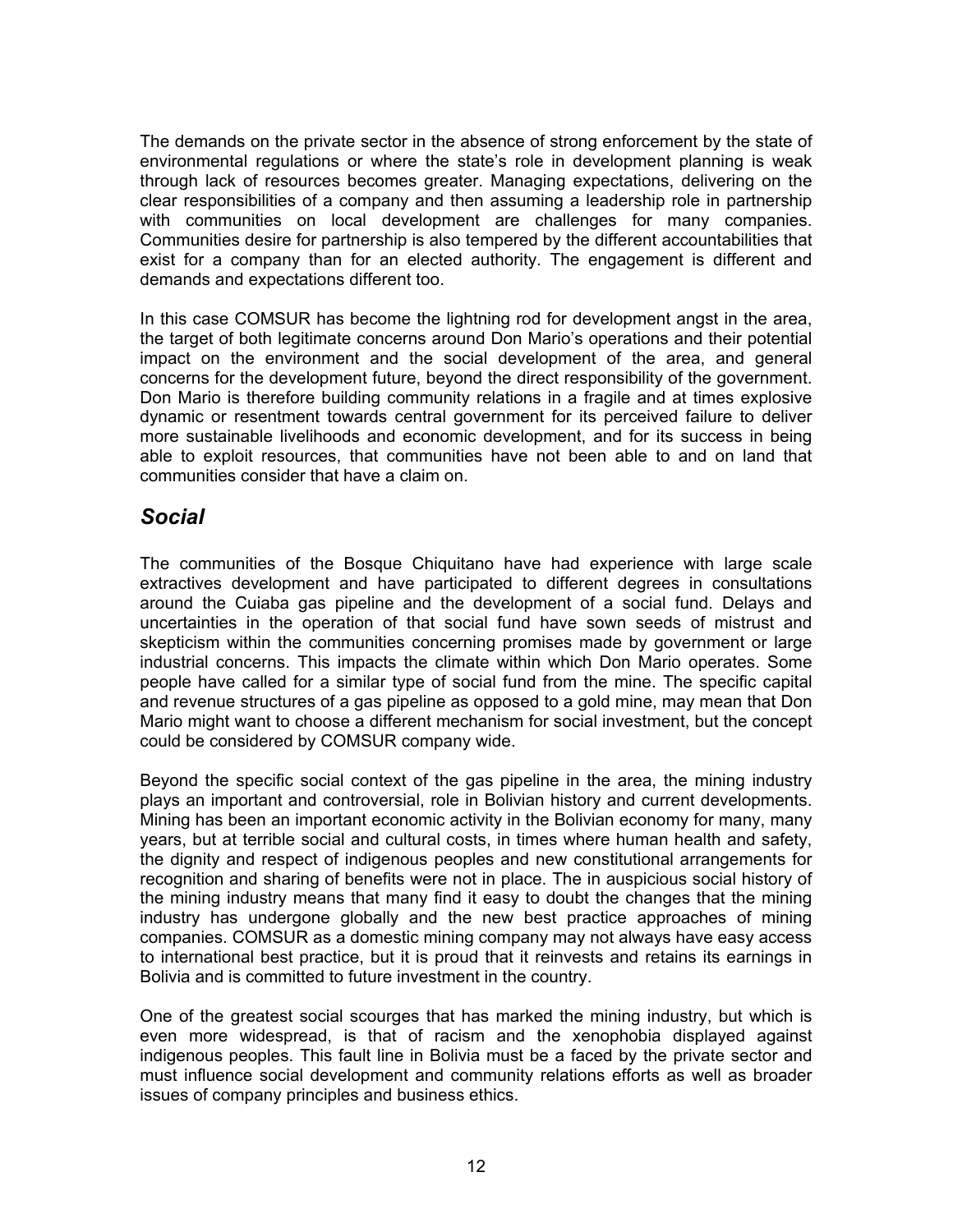#### <span id="page-12-0"></span>*Environmental*

The Bosque Seco Chiquitano is a rare ecosystem providing an important ecosystem and biodiversity corridor, together with the Pantanal, in the region. It requires participatory sustainable development visioning and planning engaging local communities, local and regional authorities as well as the central government, and of course, the private sector. The Bosque borders the Pantanal, a managed area with sites of global importance as shown by its listing as a RAMSAR site in 2001.

Mining in and around protected areas has been a subject of debate for many years, especially in Bolivia in relation to the exploitation of the natural gas reserves. The mine falls outside the 7km buffer for the Management Area of the Pantanal. The ecological value of the area is treasured by local people for its cultural, economic and social value. While the mine has a small footprint, its proximity to areas that are managed for their ecological specificity and value and the risks perceived in the processes the mine uses for mining are of deep concern to local people.

# **6. Findings**

The findings are organized to respond to the specific issues raised in the complaint.

*The complaint alleges that during the implementation and development phases of the Don Mario mining project, consideration was not given to the great ecological value and the sensitive nature of the ecosystems described above. For this reason, the Environmental Impact Study of the project is flawed.* 

Each of the findings is shaped by the approach IFC took to this project. While IFC maintains an equity interest in COMSUR and regards COMSUR as a corporate partner, IFC decided not to invest in Don Mario. The reasons stated were that the IFC feared there would be reputational risks through such an investment and conversely, that an investment by IFC would attract undue international attention to the mine. This decision was reached against the advice of the environment and social specialists who considered that there were no reasons why the investment could not be made, according to their interpretation of the relevant Safeguard Policies, and that investment by IFC would allow IFC the leverage to ensure that the Safeguards were complied with and that the mine was developed using best practice.

After the decision was taken not to invest in Don Mario, IFC took no significant steps to advise COMSUR how to develop the mine, how to interpret the Safeguards in this case, and undertook no significant due diligence past the appraisal stage. The CES specialists assigned to COMSUR visited the site in the context of their more general supervision of COMSUR's other operations, as required by IFC's equity position, but no more.

In this case, the equity position of IFC seems to have been interpreted by the department as a reason not to be involved, rather than as a reason to be more involved. Presumably, as a longstanding partner of COMSUR's, IFC was more aware than a new investor might be, of COMSUR's social and environmental capacity, as well as its financial health, which could have an impact on investments in building capacity in these areas. Yet, these do not have appeared to have been factored in to IFC's decision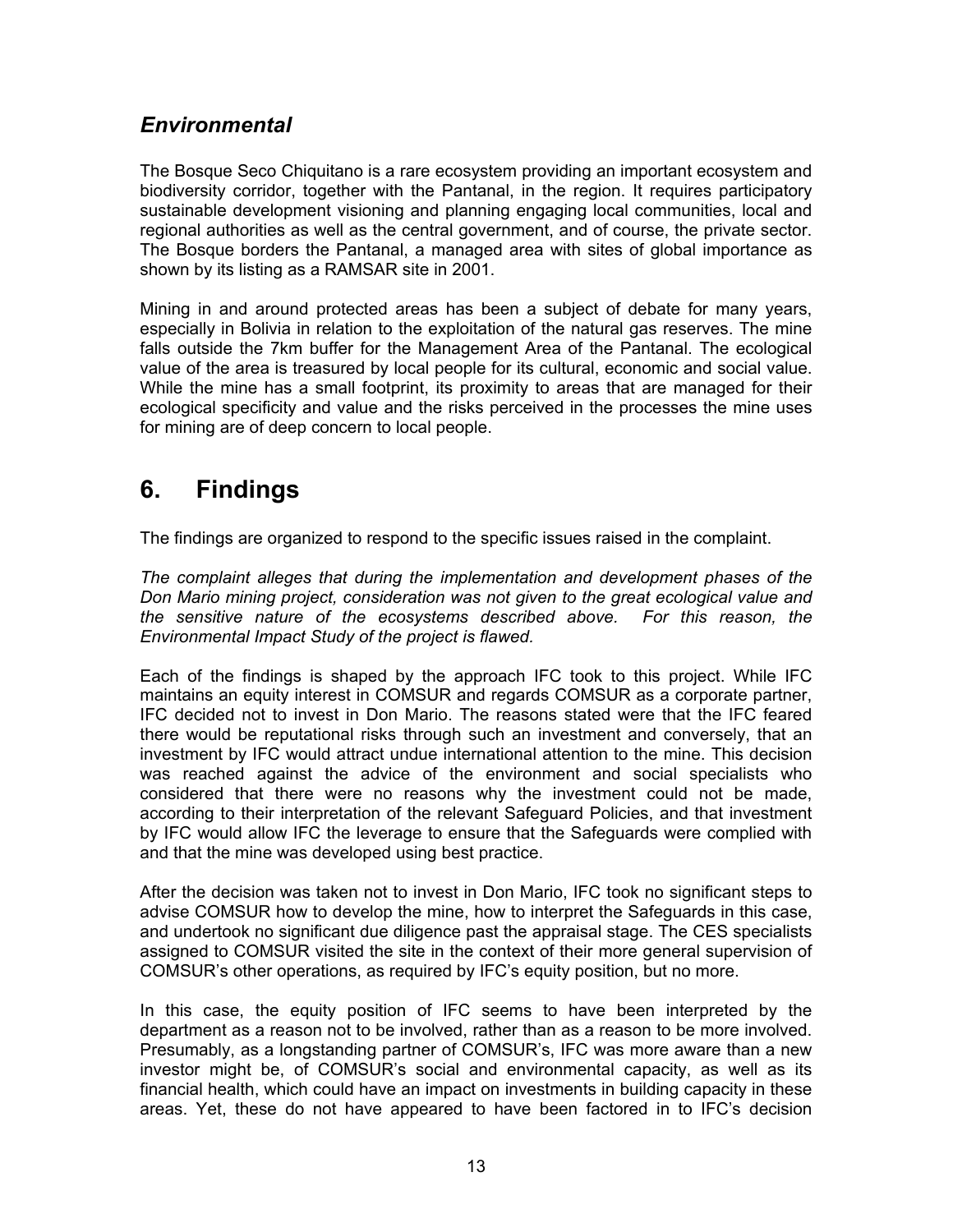making, rather, IFC declined to help COMSUR through its decision not to invest and its subsequent approach.

IFC accepted that the Safeguard Policies should apply to the mine, as it is a facility of a company where IFC holds an equity interest. IFC conducts regular supervision of COMSUR mines, and requires reporting, that includes Don Mario. However, the Safeguards were not insisted upon in project preparation and were not explicitly used by COMSUR as the basis for planning the development and operation of the mine. Missing most was the dedication of specialist expertise and experience to the project and the utility that the mine's management may have drawn from that.

In IFC's environment and social appraisal of the mine, carried out before IFC decided not to invest, the environment and social department decided that the Natural Habitats Policy would not apply as there would be no significant habitat conversion, the area was outside the managed and protected areas and any impacts would be able to be managed by the systems to be put in place by the company.

While the judgment of the specialists in this case can be accommodated by their interpretation of the Natural Habitats Policy, the lack of clarity for communities and companies of how the Natural Habitats Policy can be interpreted, as well as what has become its effective policy through emerging practice, is something which has been highlighted for IFC through the recent Safegaurd Policy Review and the Extractive Industries Review. **The scope of the Natural Habitats Policy will need to be examined together with the practice that has developed through interpretation and together with recent understanding of biodiversity and other habitats issues in the upcoming update of the policy.**

The potential impacts of the mine on the surrounding habitat and the nearby managed and areas are the cause of great concern to the local communities. In particular the communities fear contamination of surface and ground water through the cyanide heap leach process used to extract the gold and potential failure in the tailings dam as well as impacts on wildlife if they come into contact with the pregnant solution (the solution that drains from the heap leach pads containing gold and cyanide before it is treated and processed) or contaminated water from waste dumps or other aspects of the mine's operations.

The mine has installed state of the art technology to meet international standards for the tailings dam as well as a number of measures to keep wildlife away from the ponds. The mine is confident of its ability to manage its facility with little or no impact on the environment. Local people and community leaders judge the risks from a different vantage point, and consider the introduction of human chemical and mineral manipulation in the middle of a remote habitat as an inherently risky and dangerous undertaking.

**The different appreciations of risk and how risks are managed is something that Don Mario has a responsibility to place at the core of its community dialogue, outreach and consultation. This will form the basis for any partnership in future between the mine and communities and local leaders.** 

The mine needs to comply with national regulation and IFC's policies and procedures in relation to environment impact assessment. The CAO cannot comment on the national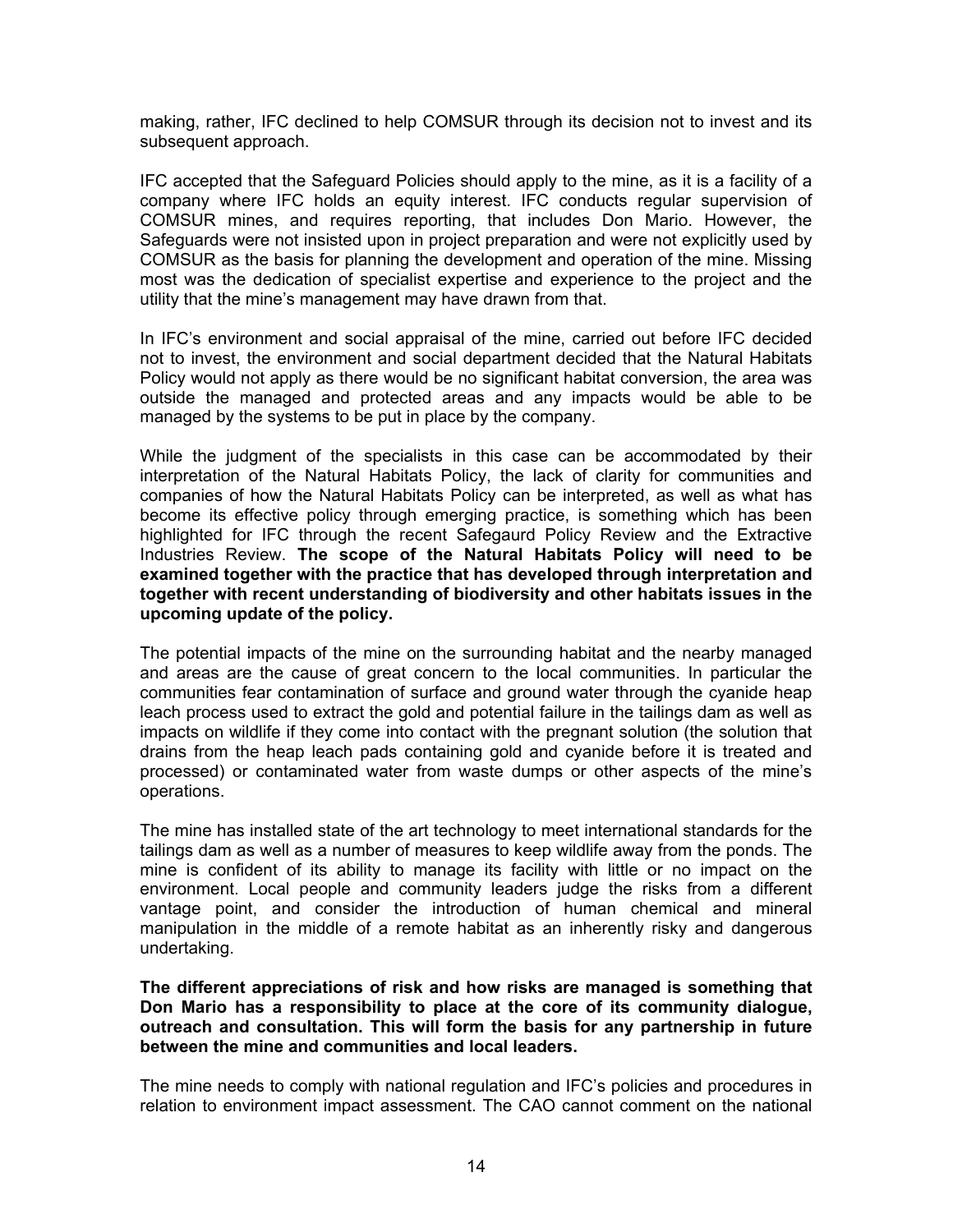process. In relation to IFC's policies, it is unfortunate that IFC did not consider that it should work more closely with COMSUR on Don Mario, having understood the environment and social issues that would arise. In particular, direct IFC support may have given COMSUR more direction in ensuring that the consultation of the EIA was adequate and that it took into account local peoples concerns and fears. The consultations on the EIA did not meet a standard that the CAO considers should be acceptable to IFC.

The significance of the EIA process lies not only in the decision making around permitting, proceeding with the project and financing, but also in the development of environmental and social management plans that should stem from the EIA and benefit from consultation at the EIA stage. **In this case, with a failure to consult more widely, the development of these plans took place in a vacuum and without sufficient knowledge and local input.** 

One constraint on the EIA process is the scope of the assessment around a project, which as is discussed above, is part of a cumulative series of impacts. **In this case many of the concerns of local people which they feel have not been reflected in the EIA for Don Mario are legitimate concerns of strategic importance to the whole area and the region and would best be discussed in strategic assessment that should inform development plans that would encompass all extractives in the area as well as forest products and other industrial concerns entering the area.** This would normally be the province of government.

*The complaint alleges that indigenous organizations and populations living in the area affected by the project were not consulted and provided with information in a timely and adequate manner, there were no Indigenous People's Development Plans (IPDPs), and there were no compensation measures for the profound social and environmental impact of the project, despite the objections in the social and environmental spheres that have been raised thus far by the government authorities and indigenous communities and organizations.* 

**IFC in its appraisal, undertaken before IFC decided not to invest in the project directly, decided that the Indigenous Peoples policy would not apply as no people, indigenous or otherwise, were directly impacted by the mine. The closest community to the mine is some 76km away and the impacts are felt mainly through light traffic use on the road (one truck per day and a few passenger vehicles). Neither IFC nor COMSUR appears to have taken into account the disputed land claims of local communities though the Public Defender's office in Santa Cruz and La Paz have files open.** 

IFC's appraisal decision is consistent with current interpretation and practice in applying and implementing the Indigenous Peoples Policy, but this interpretation is opaque to the outside world. However, the decision by IFC not to directly involve itself in the preparation of the project meant that their experience in working with indigenous communities and communities was not shared with the Don Mario staff.

The current debate within the World Bank Group on the use and usefulness of the Indigenous Peoples policy is extensive and long running. Disagreements on the intent of the policy in situations where the majority of the population self-identify as indigenous have surfaced in a number of projects. **IFC thinking has focused on the use of the**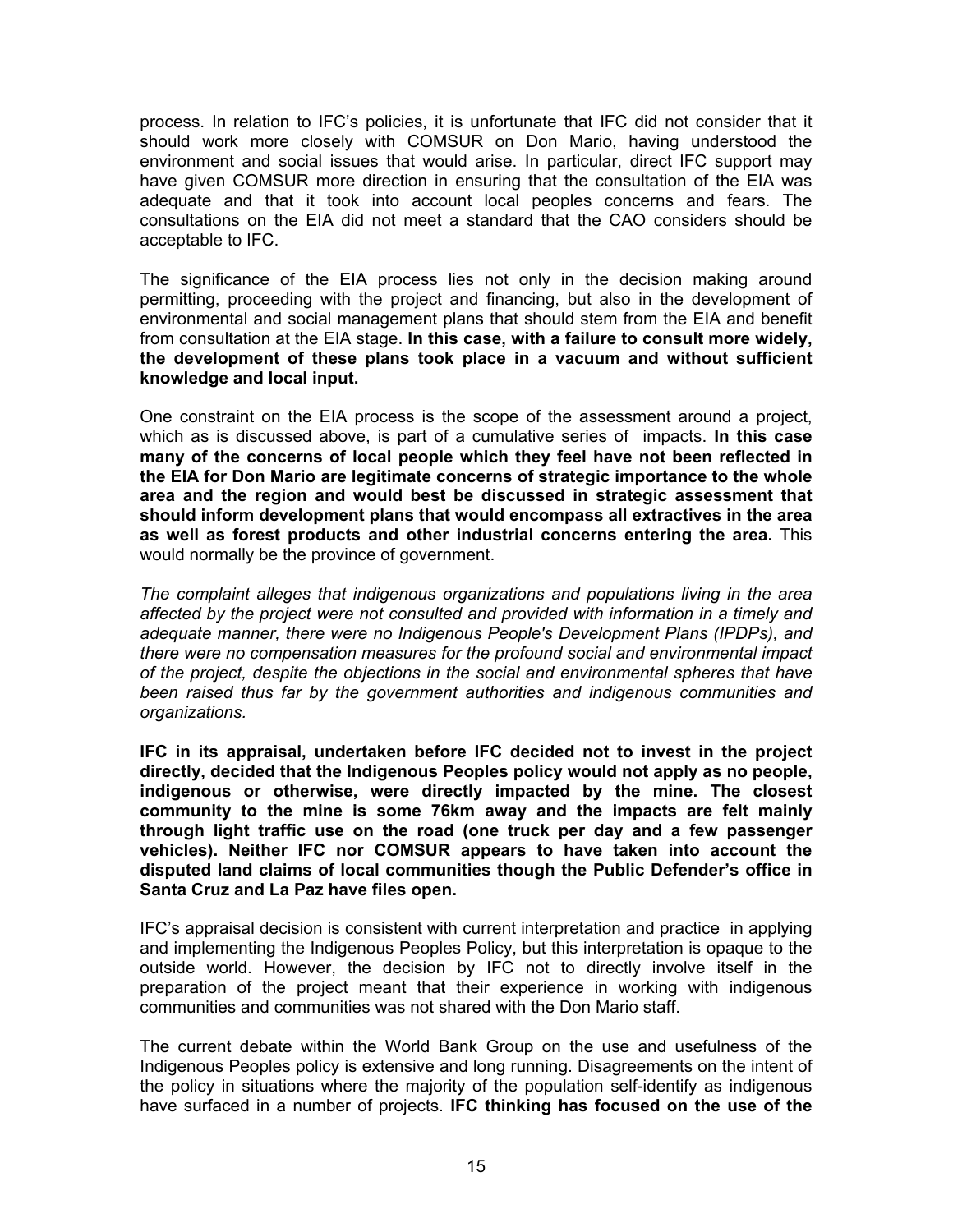**policy to ensure that indigenous peoples, with their particular vulnerabilities due to discriminations, have their specific needs met. In situations where they form the majority, IFC has often considered the use of enhanced community development plans as an adequate approach. This approach is hampered by a lack of information on how these interpretations and decisions are reached.**

**The question in this case of who, if anyone, was impacted, could have been addressed through consultation. The issues around land claims that would mean that indigenous peoples land if not their daily lives were impacted should have been identified as a risk if not at social issue and should form the basis of IFC/World Bank work with government authorities if IFC wishes to continue investing in extractive industries sustainably in Bolivia.** 

The current community consultations that are ongoing are the beginning of what should be the right track. However, the uncertainties that have characterized the beginning of the relationship and the lack of communication will need to be overcome. Don Mario has somehow conveyed the impression that work with these communities is a "favor" while communities regard this as their right and a fundamental part of respect. These tensions should be resolved through bolstered participatory community development plans and activities.

The present relationship is also undermined by small incidents, which in the absence of more permanent, constructive dialogue, assume great importance. While the mine has endeavored to support local businesses by procuring locally, its attempts to secure competitive prices, have left frustration and resentment. Similarly, while some people have found employment with the mine, the numbers are few, due to lack of mining skills in this area.

**These issues can be dealt with by experienced social development staff working with the support of the management of the mine and the company. IFC's commitment to sustainability and bringing value added, especially to a company with a corporate relationship, demands that support for this type of capacity building be prioritized.** 

*These very serious irregularities are violating not only the rights of indigenous peoples, as established in ILO Convention No. 169 and the Environmental Law of Bolivia, but also the operational guidelines of the World Bank itself, as outlined in OD 4.20 (Indigenous Peoples), OD 4.00 (Environmental Policy for Dam and Reservoir Projects), and OD 13.05 (Project Supervision).* 

At present the Safeguard Policies of IFC, except in the area of labor rights, make no explicit mention of human rights. The indigenous peoples policy does not refer to international human rights law as it applies specifically to indigenous peoples and does not refer specifically to ILO Convention 169.

IFC through its investment agreements and subscription agreements expects that its sponsors adhere to national laws, except where IFC's policies demand a higher standard and in these cases covenants to investment agreements will stipulate the standards to which the sponsor must work.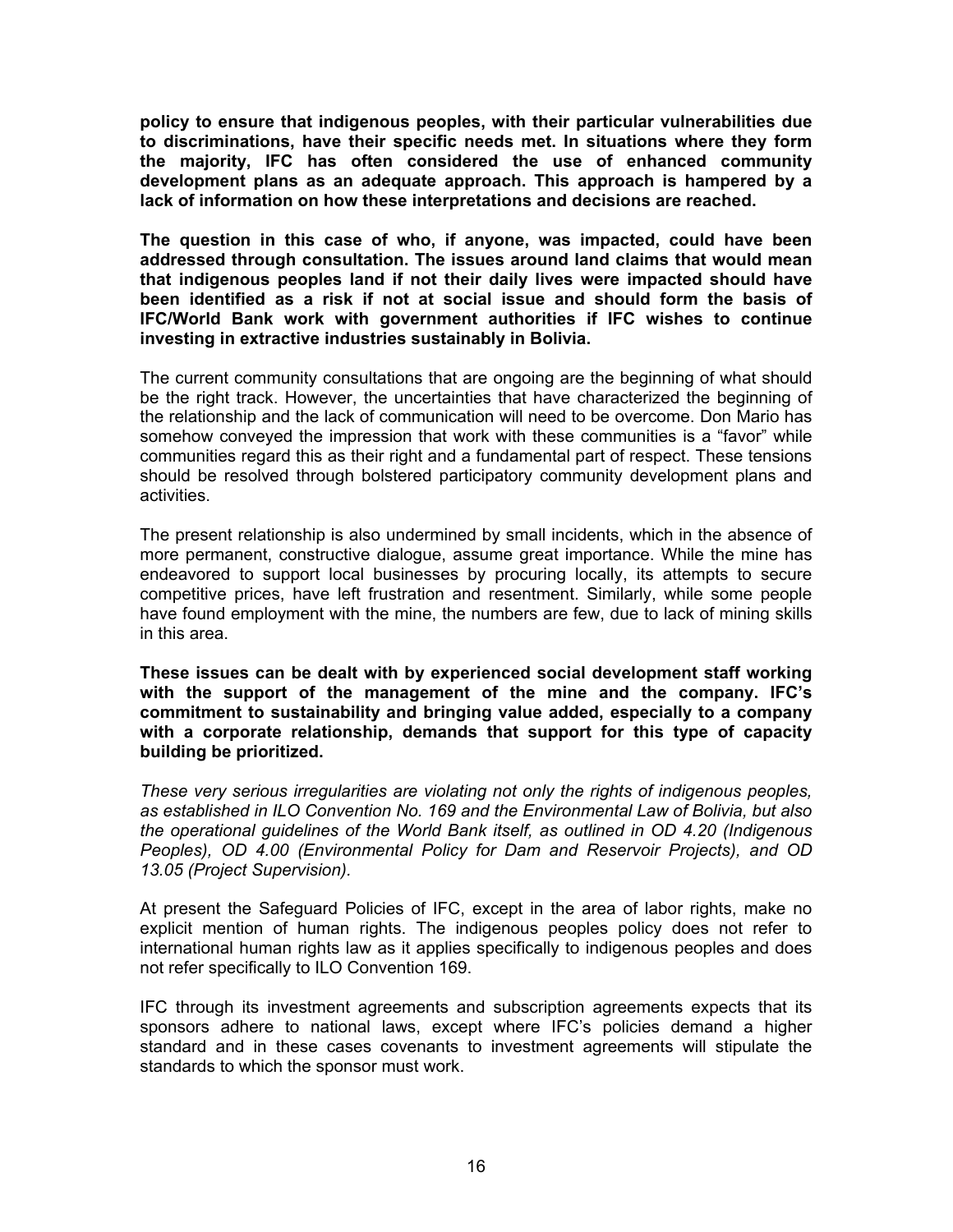<span id="page-16-0"></span>In this case as Convention 169 is ratified and part of Bolivian law it is to be enforced by the Bolivian authorities and forms the legal context for all activities in Bolivia. However, as has been noted earlier, there is ambiguity in the different stipulations of rights, consultation and informed consent between the mining code, interpretation and enforcement of ILO Convention 169 as found in the indigenous peoples law and the environmental law.

This ambiguity must be resolved at the level of the Bolivian state and IFC could work with the World Bank to offer support to Bolivia to do this. Providing predictability and transparency of regulatory frameworks is an essential part of any countries effort to develop a private sector and attract investment, domestic or foreign.

IFC has no existing guidance in this area. Best practice within the mining industry and within IFC is moving towards an effective recognition of the rights of indigenous peoples to free and informed consent through the need to achieve social licenses to operate and through new approaches to consultation, dispute resolution and participation.

In this case IFC was unable to bring any of these tools to Don Mario through its decision not to directly invest.

**In hindsight the decision not to invest in Don Mario may be seen as misguided in that with constraints on supervision time and resources, the decision not to invest de facto meant that IFC lost the opportunity, at a critical juncture in the development of the mine, to influence its environmental and social practice, but also to ensure compliance.** 

**The decision did not diminish the legal and reputational risks for IFC. That IFC is a partner of COMSUR is a matter of public record. Public expectations of IFC when it is a partner include assurances on environmental, social and legal practice.** 

# **7. Conclusions and Recommendations**

#### *Conclusions*

As explained in the introduction to this report the CAO has no power to withdraw IFC from a project. It may, if it concludes that IFC's engagement in a project is in violation of its policies and mission ask the President to take action. It may take up issues arising from the complaint under either or both of its Compliance Audit or Advisor roles.

The relationship between IFC and COMSUR is an important one for both parties. For COMSUR the injections of financing in the past have been a critical and lone signal of confidence in the ability of Bolivians to build a responsible private sector in the face of extremely difficult conditions, a sector which may create wealth in a country that knows poverty too well.

For IFC, in the midst of a storm over the role of the World Bank Group in the extractive industries, COMSUR provides an important example of a domestic company, reinvesting in its home market, with significant legacy issues, but with a record of gradual, if slow, improvement in environment and social management capacity. On the one hand some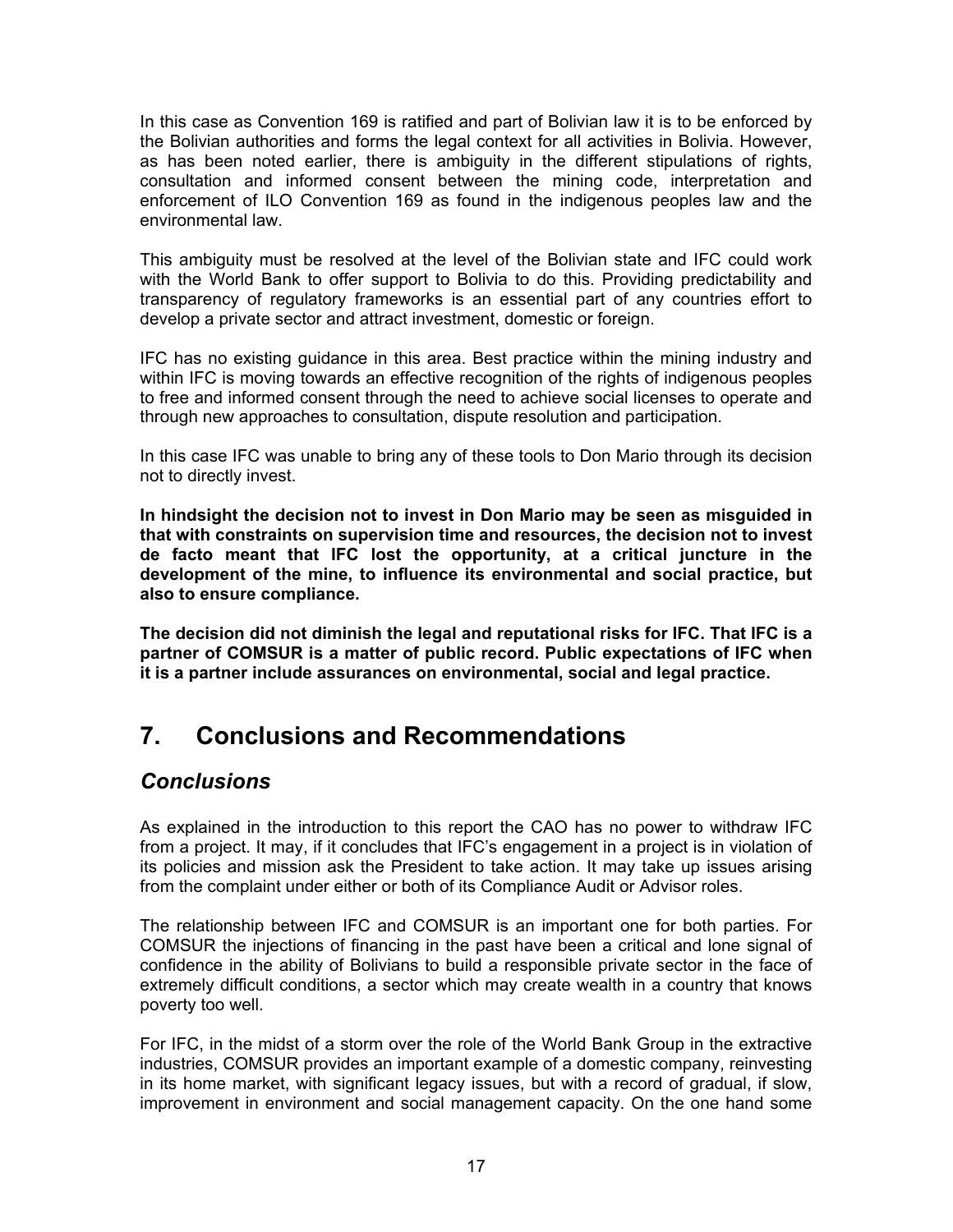<span id="page-17-0"></span>may argue that this a project that IFC should shy away from, but IFC management is clear that this is precisely the kind of project that IFC should do, for development reasons.

The ambiguity that exists within and between departments in IFC on how to translate the development and sustainability commitment of the corporation, is on show in the decision not to invest in Don Mario. The decision may have meant that the mining department could avoid criticism, but under the present configuration of resources spent in working with equity partners, it meant that Don Mario would be developed without the detailed appraisal and interaction between IFC and COMSUR that would have come with a new investment, including the necessary Board approval of the due diligence. Neither IFC, nor COMSUR, nor local communities and people have been well served by that decision.

However, the CAO does not agree that IFC's divestment from COMSUR would be an appropriate response. There is evidence that the IFC relationship works, although in a limited fashion. The health of COMSUR is important for the Bolivian economy and for social and political foundations of future private sector development in Bolivia and Bolivia's ability to capture its enormous potential mineral wealth.

From a development perspective the CAO believes that all parties would be better served by IFC staying in its relationship with COMSUR, augmenting the relationship and guaranteeing a better and more productive interaction between COMSUR and local communities. This will require more creative approaches and significant injections of support, financial and technical, to COMSUR to build their capacity on social and environmental management, more rapidly.

The CAO's mandate does not allow it to enter into complaints about amounts of compensation – these are to be agreed between local authorities, the mine and the communities.

During the course of the investigation and the site visit the complainants made representations to the CAO about conditions at Puqueo Norte a now abandoned facility of COMSUR's from where many members of the Don Mario work force have been drawn.

The CAO mission did not visit Puqueo Norte and this was not part of the complaint and cannot therefore opine on the situation their nor on the conditions of the site in relation to IFC's policies and procedures. However, this is taken into account in the recommendations section.

#### *Recommendations*

Social capacity. The IFC CES is fully aware of the lack of capacity within COMSUR on social development and community relations aspects of their business. This includes skills and capacity in community engagement, participatory forms of consultation and development of community development plans. In the recent past IFC has encouraged COMSUR to develop this capacity and has at times guided the company as it seeks, through Corrective Action Plans and annual reporting to ensure that COMSUR is in compliance with IFC policies.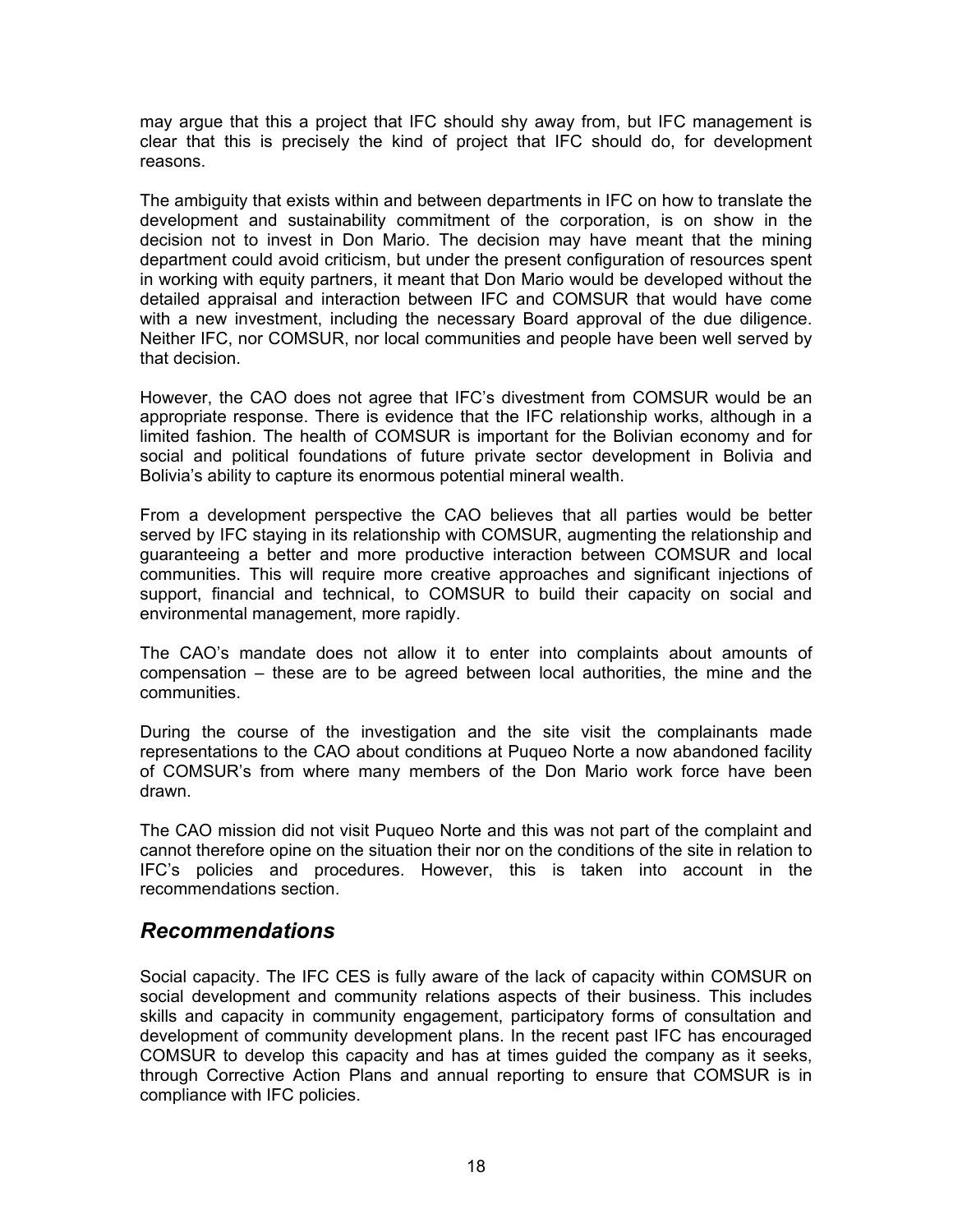Following five loans and a relationship that goes back more than a decade and with 11% of the shares, the CAO believes that IFC's assistance and technical support to COMSUR to rapidly develop the social capacity should be augmented considerably and that creative approaches be deployed. The CAO considers this urgent, specific to Don Mario, but also company wide. Therefore, t*he CAO believes that IFC should think creatively about the structure of future proposed project financing to allow for investment in this management capacity and to ensure that COMSUR has adequate working capital to make necessary and overdue investments in its social infrastructure.* 

*In addition IFC should marshal available facilities and trust funds to provide staff on secondment, training, staff exchange, or other ways to inject expertise to support COMSUR staff and management.* 

*Further the CAO believes, that given IFC's analysis of the critical role its relationship with COMSUR plays in the development of a Bolivian private sector that can act as a motor to the country's sustainable development, social investment should be a condition upon which any future investment in COMSUR is approved. COMSUR is a test case of the ingenuity IFC must deploy to meet its corporate commitment to sustainability.* 

*Part of COMSUR's social capacity building must also address COMSUR's capacity and willingness to engage with social partners, including NGOs, in undertaking and maintaining consultation and community relationships and in some of the broader environment and social development planning processes to which COMSUR should be a party and may at times instigate.* 

In the last ten years COMSUR has received annual supervision visits by CES. These supervision visits have involved visits by one or more specialist to each mine site. COMSUR has welcomed these visits and regarded them as useful. They have provided much of the impetus for improvements in environmental management and social development planning.

However, the case of Don Mario has revealed that there are systemic problems of social management capacity and it is not unreasonable to imagine that these issues are company wide. With IFC's partnership stretching back 17 years, and the potential for future investments IFC and COMSUR need to have a thorough understanding of the present state of COMSUR's environment and social development capacity and activities across all its operations. It is essential for future investment in environment and social management that both COMSUR, IFC and the Bolivian authorities and other stakeholders have an accurate sense of where priority investment needs to be made.

*Therefore, with an eye to strengthening COMSUR and with no desire to imply sanction, the CAO recommends that an independent baseline audit be carried out and that its results inform future planning and investment by IFC and COMSUR. The audit may also provide IFC with an opportunity to reassess the best way in which supervision and monitoring can be undertaken given the resource constraints compounded in recent months with reorganizations in CES that leave fewer specialists available for large and intricate supervision tasks.*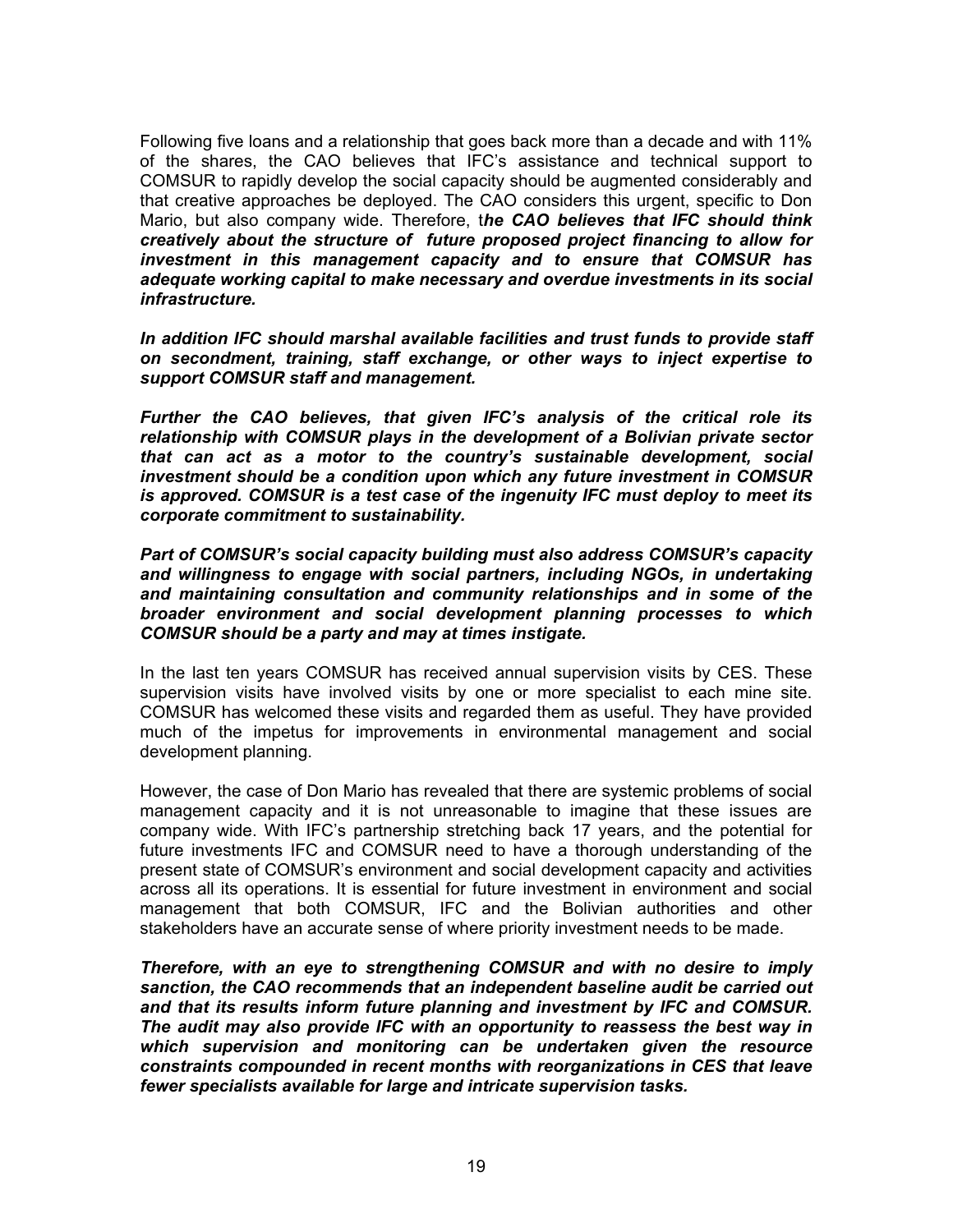#### *As has been mentioned elsewhere, where IFC holds equity, IFC must satisfy itself that it is sufficiently informed of a company's activities and more, that it can be alerted ahead of time to impending crisis or difficulties.*

Both the Natural Habitats Policy and the Indigenous Peoples policies were interpreted in line with current thinking in IFC, though the decision not to invest meant that whether or not they should have conditioned the mine's development was moot as IFC did not insist on project compliance. However, Safeguard Policies must be readily intelligible to communities who seek protection from their minimum standard. *Therefore IFC should consider the scope, application and interpretation of the policies in the upcoming process in response to the Safeguard Policy Review.* 

*In the case of the Indigenous Peoples policy, IFC, following the revision process ongoing at the World Bank, must make clear how it will interpret and meet the intent of ILO Convention 169 in an Indigenous Peoples policy in IFC and in other approaches within the Sustainability Framework that refer to human rights and indigenous peoples.* 

*In the case of the Natural Habitats Policy, this should be examined in light of best practice in biodiversity assessments.*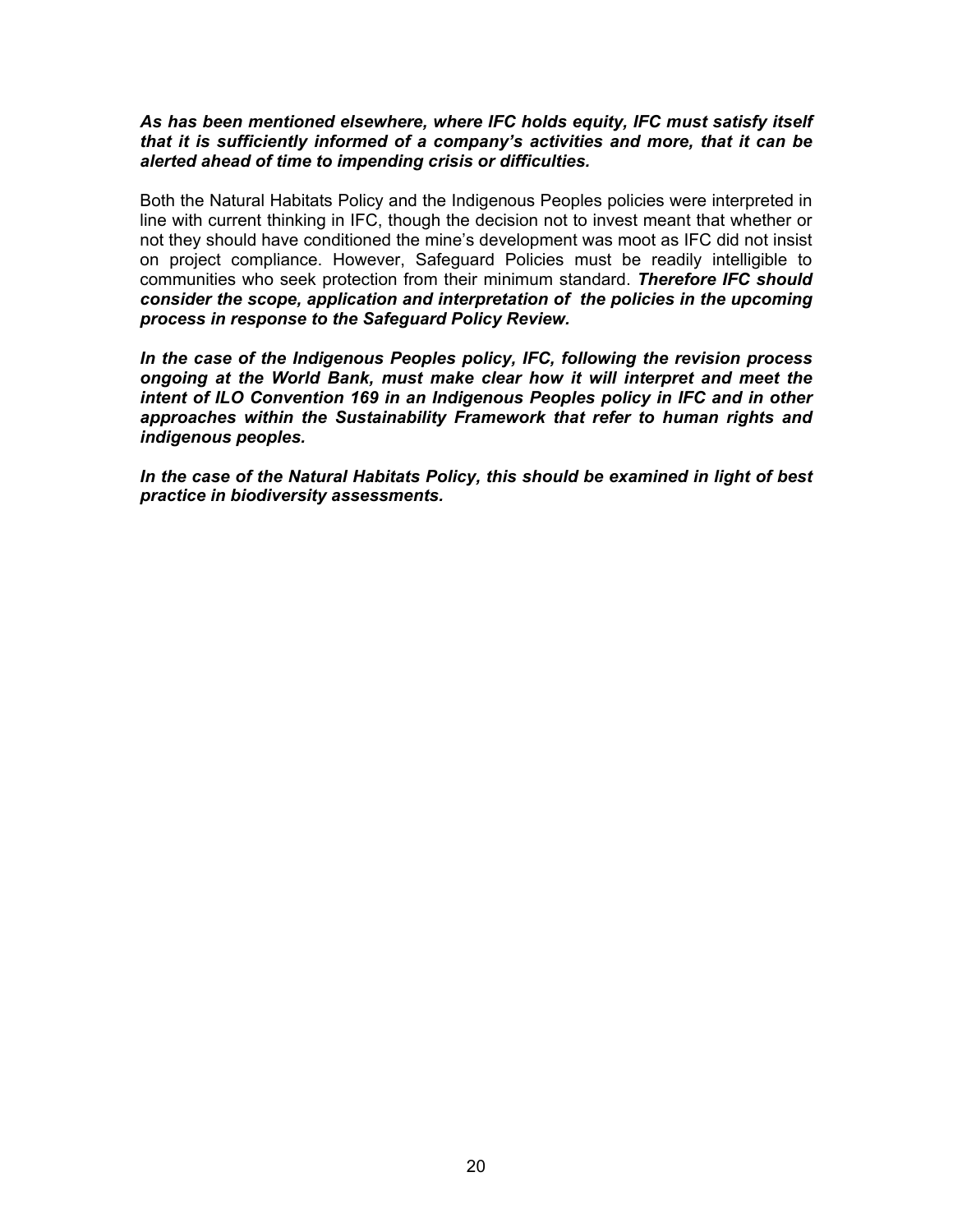#### <span id="page-20-0"></span>**Annex 1**

CPESC COORDINADORA DE PUEBLOS ETNICOS DE SANTA CRUZ [COORDINATING ENTITY FOR THE ETHNIC PEOPLES OF SANTA CRUZ]

AN AUTONOMOUS INDIGENOUS ORGANIZATION "United in Cultural Diversity in Defense of Our Rights" Legal Identification No. R.P. No. 9896 – RUC No. 8806527

Ms. Rachel Kyte Principal Specialist Compliance Advisor/Ombudsman World Bank Washington, DC U.S.A.

CPSC Santa Cruz de la Sierra Bolivia Villa 1º de Mayo Barrio San Juan, Calle 1-A Tel/Fax: (591-3) 347 7027 / 362 2628 Casilla No. 5964 E-mail: cpesc@scbbs-bo.com

Santa Cruz, June 27, 2003

Subject: Non-compliance with World Bank's operational guidelines in the Don Mario Mining Project in Bolivia

Ms. Kyte:

As you are aware, the World Bank is providing financing for and, through the International Finance Corporation, is a shareholder in the Don Mario Mining Project. This mine is owned by COMSUR and Orvana Minerals Company, and is located in the San Juan District of Chiquitos Province in the Department of Santa Cruz, Bolivia.

The project in question involves a total surface area of 5,300 hectares, and has a direct and indirect impact on 7,557 indigenous Chiquitano communities living in sensitive areas of the Chiquitano dry forest and Bolivian Pantanal, home to unique ecosystems, which have been declared world heritage sites and, in the case of the Pantanal, designated as a RAMSAR site on September 17, 2001.

"The Bolivian Pantanal is a mosaic of lakes, lagoons, marshes, rivers, flooded savannahs, palms, dry forests, and cerrado. It provides a large volume of water to the Paraguayan river, thereby regulating floods and droughts in a vast area of Eastern Bolivia. It has a major impact on the regional climate and retains the sediment and nutrients necessary to maintain the food chain of the region and thus its biodiversity and human population. The Bolivian Pantanal is of great biological importance because of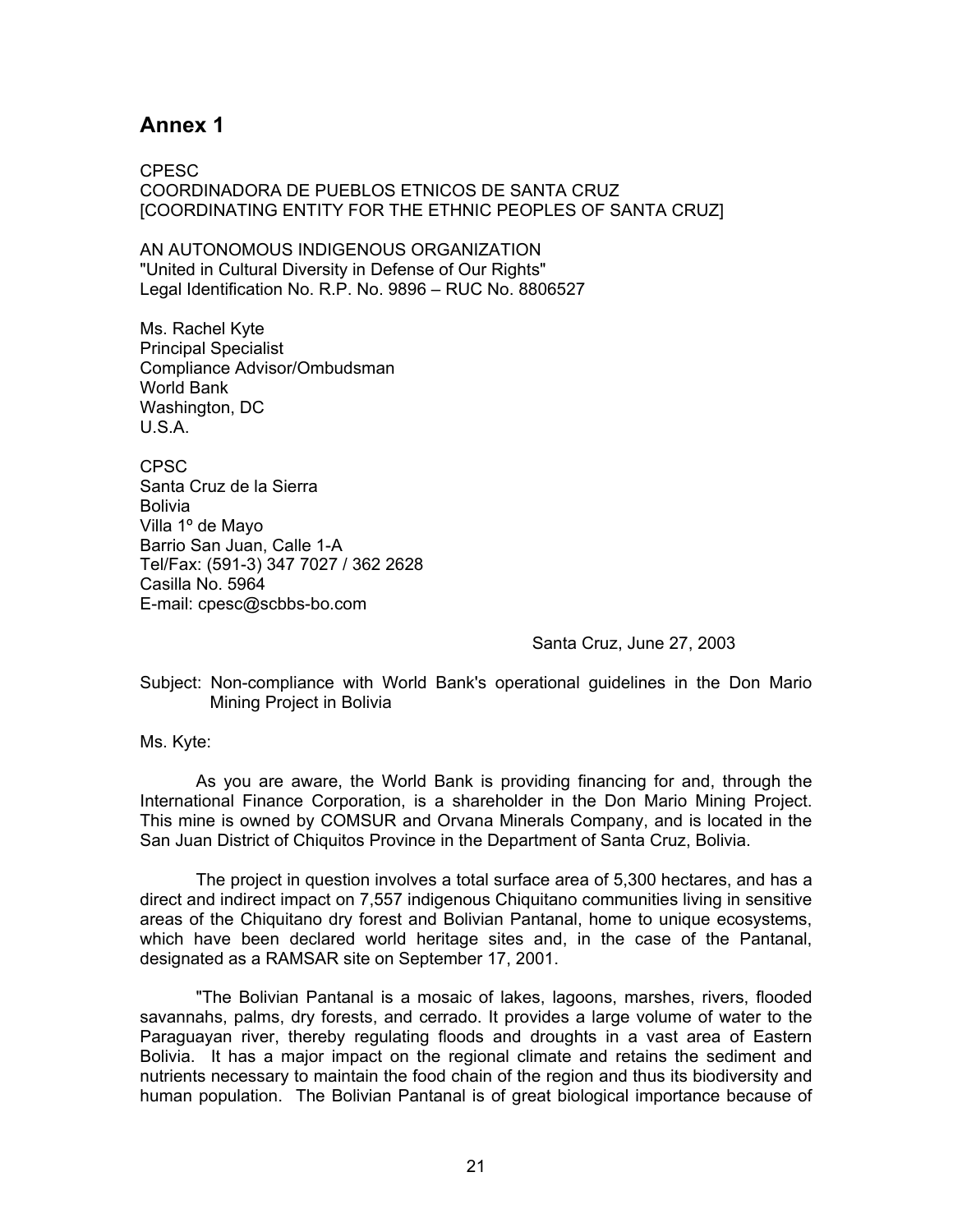its proximity to very big areas of the Chiquitano forest and cerrado. It sustains a wide variety of animals including at least 197 species of fish, more than 70 species of amphibians and reptiles, more than 300 species of birds, and more than 50 species of large mammals. For this reason, it is an ecological and genetic corridor." This ecosystem is home to different species that are at risk of extinction, such as the jaguar, the elk, the giant otter (*londra*), the Pantanal stag, the maned wolf, the pejichi, the blue macaw, and others.

During the implementation and development phases of the Don Mario mining project, consideration was not given to the great ecological value and the sensitive nature of the ecosystems described above. For this reason, the Environmental Impact Study of the project is flawed. Also, indigenous organizations and populations living in the area affected by the project were not consulted and provided with information in a timely and adequate manner, there were no Indigenous People's Development Plans (IPDPs), and there were no compensation measures for the profound social and environmental impact of the project, despite the objections in the social and environmental spheres that have been raised thus far by the government authorities and indigenous communities and organizations.

These very serious irregularities are violating not only the rights of indigenous peoples, as established in ILO Convention No. 169 and the Environmental Law of Bolivia, but also the operational guidelines of the World Bank itself, as outlined in OD 4.20 (Indigenous Peoples), OD 4.00 (Environmental Policy for Dam and Reservoir Projects), and OD 13.05 (Project Supervision).

In light of the foregoing, the *Coordinadora de Pueblos Etnicos de Santa Cruz*, (CPESC), an indigenous organization that represents all the indigenous peoples of Santa Cruz, Bolivia, including those affected by the Don Mario mine, is informing you of these very serious irregularities, is requesting your intervention with a view to the termination of World Bank financing for the project in question, and is asking the World Bank, including its partner COMSUR, to provide compensation and to sanction the violation of Bolivian law, an international convention, and the policies of the World Bank itself.

Very truly yours, /s/ Manuel Dosapey Chairman, *Coordinadora de Pueblos Etnicos de Santa Cruz*, (CPESC)

/s/ Próspero Cabrera Chairman, *Central Indígena Reivindicativa*  de la Provincia Ángel Sandoval, (CIRPAS)

/s/ Daniel Picaneray Chairman, *Central Ayoreo Nativo del Oriente Boliviano (CANOB)* 

/s/ Anacleto Spayable Secretary, Land and Territory CPESC